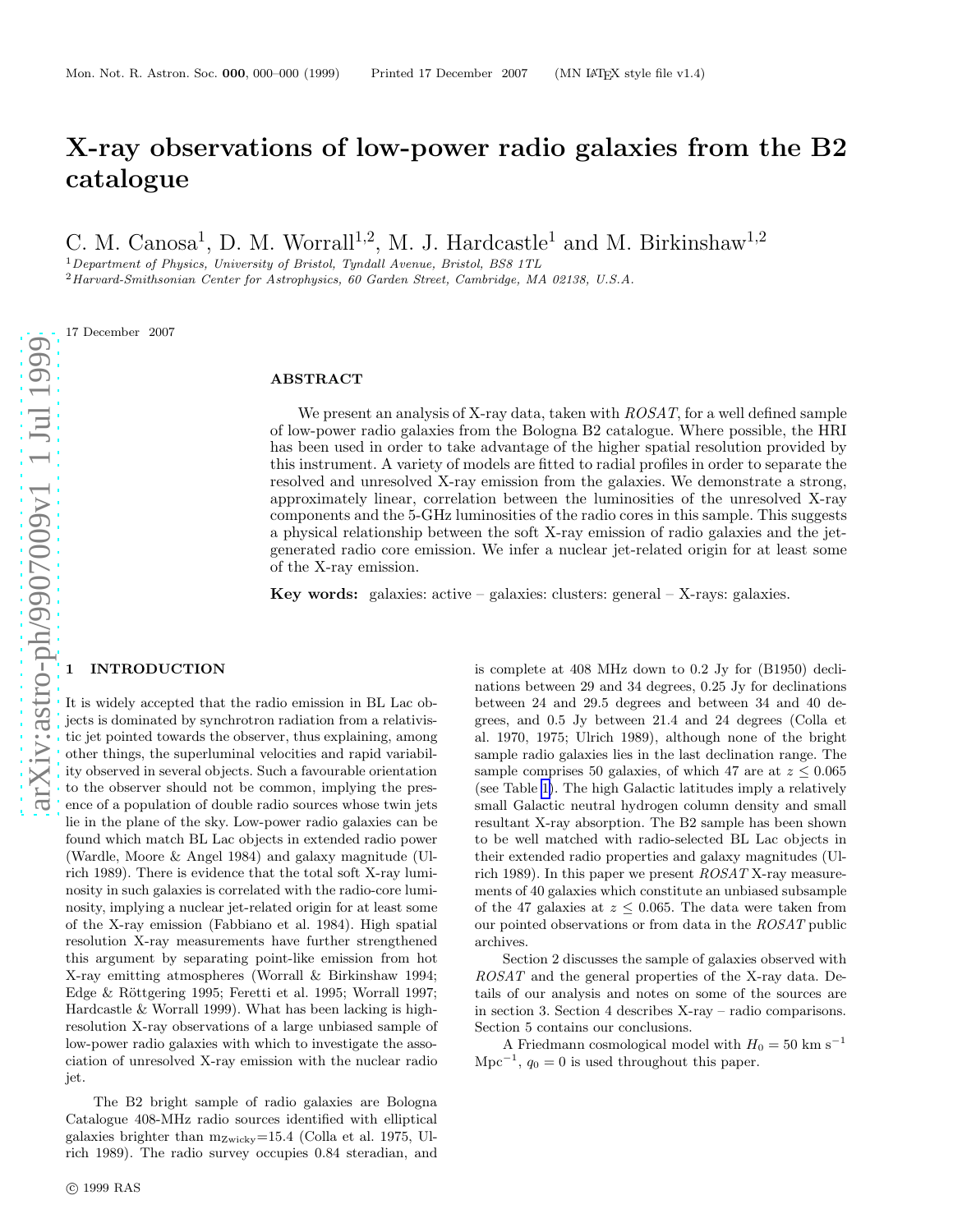# 2 X-RAY DATA

Table [1](#page-7-0) lists the sample of 50 B2 radio sources associated with elliptical galaxies; we have not included B2 1101+38 and B2 1652+39 as these are the well known BL Lac objects Mkn 421 and Mkn 501. We tabulate the pointed observations taken with ROSAT using the instrument with the highest spatial resolution, the High Resolution Imager (HRI; David et al. 1997), or, if no HRI observations were made, the Position Sensitive Proportional Counter (PSPC; Trümper 1983; Pfeffermann et al. 1987). Where multiple observations exist, we present results for the longest on-axis viewings, concentrating where possible on HRI data. Most observations result in a detection. In some cases where good data exist from the HRI and PSPC, both were analysed and compared (this was the case for B2 0055+30, 0120+33, 0149+35, 1122+39; 1217+29 and 2335+26). Within the same ROR, some HRI observations were split into observing periods about 6 months or a year apart. Where this was the case, the data have been merged after the individual 'observations' were checked for anomalies. In many cases resolved X-ray emission (measured better with the PSPC) is seen in addition to point-like emission. Complementary work discussing the extended X-ray emission and X-ray spectra of B2 radio galaxies based on PSPC observations can be found in Worrall & Birkinshaw (in preparation). Our treatment of the resolved emission in this paper is restricted to modelling it sufficiently well to determine a best estimate for the contribution from central unresolved emission.

40 of the full sample of 50 B2 radio galaxies (and the 47 at  $z$  <0.065) listed in Table [1](#page-7-0) were observed with  $ROSAT$ : the demise of the satellite in early 1999 prevented observation of the remaining 7 objects with  $z$  <0.065. No known bias was introduced into the set of 40 objects for which we have data by the process of prioritizing sources for  $ROSAT$ observation. This is illustrated in Fig. [5](#page-4-0), which shows histograms of 1.4-GHz extended radio power  $(P_{\text{ext}})$ , redshift, and absolute visual magnitude  $(M_v)$  for the 47 galaxies at  $z \leq 0.065$ .  $P_{\text{ext}}$  and  $M_{\text{v}}$  are indicators of isotropic unbeamed emission used to support the association of these galaxies with the hosts of BL Lac objects. A Kolmogorov-Smirnov test finds no significant (>90 per cent confidence) difference between the distributions of sources for which we have ROSAT data, and those for which we do not, in any of the quantities  $P_{\text{ext}}$ , z, or  $M_{\rm v}$ .

The  $ROSAT HRI$  has a roughly square field of view with 38 arcmin on a side. A functional form for the azimuthally averaged point spread function (PSF) can be found in David et al. (1997). The core of the HRI radial profile of a point-like source may be wider than the nominal PSF, and ellipsoidal images are sometimes seen, due to a blurring attributable to residual errors in the aspect correction. The major axes of such ellipsoidal images are not aligned with the satellite wobble direction (the wobble is employed to ensure that no sources are imaged only in hot pixels in the HRI or hidden behind the PSPC window-support structure) and depend unpredictably on the day of observation and therefore the satellite roll angle. The asymmetry is strongest between 5 arcsec and 10 arcsec from the centroid of the image. The PSF for the HRI begins to be noticeably influenced by the off-axis blur of the X-ray telescope at  $\gtrsim$ 7 arcmin off-axis. All HRI observations discussed here are essentially on axis.

The ROSAT PSPC has a circular field of view, of diameter 2 degrees, and the PSF has a FWHM of about 30 arcsec at the center of the field, degrading only marginally out to off-axis angles of about 20 arcmin. At larger radii the mirror blur dominates the spatial resolution, and at 40 arcmin off axis the FWHM of the PSF is about 100 arcsec. Only one of the 40 sources discussed here (B2 0722+30) is significantly affected by mirror blur, as all others were observed in the central part of the field of view.

We used the Post Reduction Off-Line Software (PROS; Worrall et al. 1992) to generate radial profiles of the X-ray data. Background was taken from a source-centered annulus of radii given in Table [3.](#page-9-0) Where the radial profile has been used to probe the extended emission, the contribution from extended-emission models to the background region is taken into account (Worrall & Birkinshaw 1994).

We excluded confusing sources, defined as those separated from the target by  $\geq 15$  arcsec (HRI) and  $\geq 30$  arcsec (PSPC), showing up at  $\sim 3\sigma$  above the background level and overlapping the on-source or background regions (or being slightly beyond, but still affecting the background due to the broad wings of the PSF). Optical images (e.g the Palomar Sky Survey plates, digitized by the Space Telescope Science Institute) and radio maps were overlaid on the Xray images, to check the identity of each target source and any neighbouring X-ray sources, and to help to classify and limit further the effects of confusing sources.

Our luminosity determination for unresolved emission assumes a power-law spectrum with an energy index  $\alpha$  of 0.8  $(f_{\nu} \propto \nu^{-\alpha})$  modified by Galactic absorption. Variations in spectral form affect the luminosity, but this is normally a small error compared with statistical uncertainties.

## 3 RADIAL PROFILES AND NUCLEAR X-RAY EMISSION

We analyse the structure of an X-ray source by extracting a radial profile and fitting various models convolved with the energy-weighted PSF of the detector in question [the nominal PSF for the HRI (David et al. 1997) and the PSF for the PSPC (Belloni, Hasinger & Izzo 1994)].

As well as point-source models, we have fitted our radial profiles with  $\beta$  models (Sarazin 1986) which describe gas in hydrostatic equilibrium. The values used for  $\beta$  were 0.3, 0.35, 0.4, 0.5, 0.67, 0.75 and 0.9. For each source the models used are (a) point source, (b)  $\beta$  model and (c) point source  $+ \beta$  model. Model parameters for sources where an extended component is detected are given in Table [2.](#page-8-0) In most cases we find that for observations with enough counts a significantly better fit to the data is achieved by fitting the composite model (c) rather than either (a) or (b) individually (see Table [2\)](#page-8-0).

Residual errors in aspect correction affect the HRI PSF and must be taken into account when evaluating the contribution from a point source [see Worrall et al. (1999), where it was found that a point source can appear more like a  $\beta$  model with a core radius of up to about 5 arcsec (dependent on  $\beta$  assumed) because of the aspect smearing. Of the sources in this paper only 1833+32 has high enough count rate to perform the dewobbling procedure described by Harris et al. (1998); we find no substantial difference in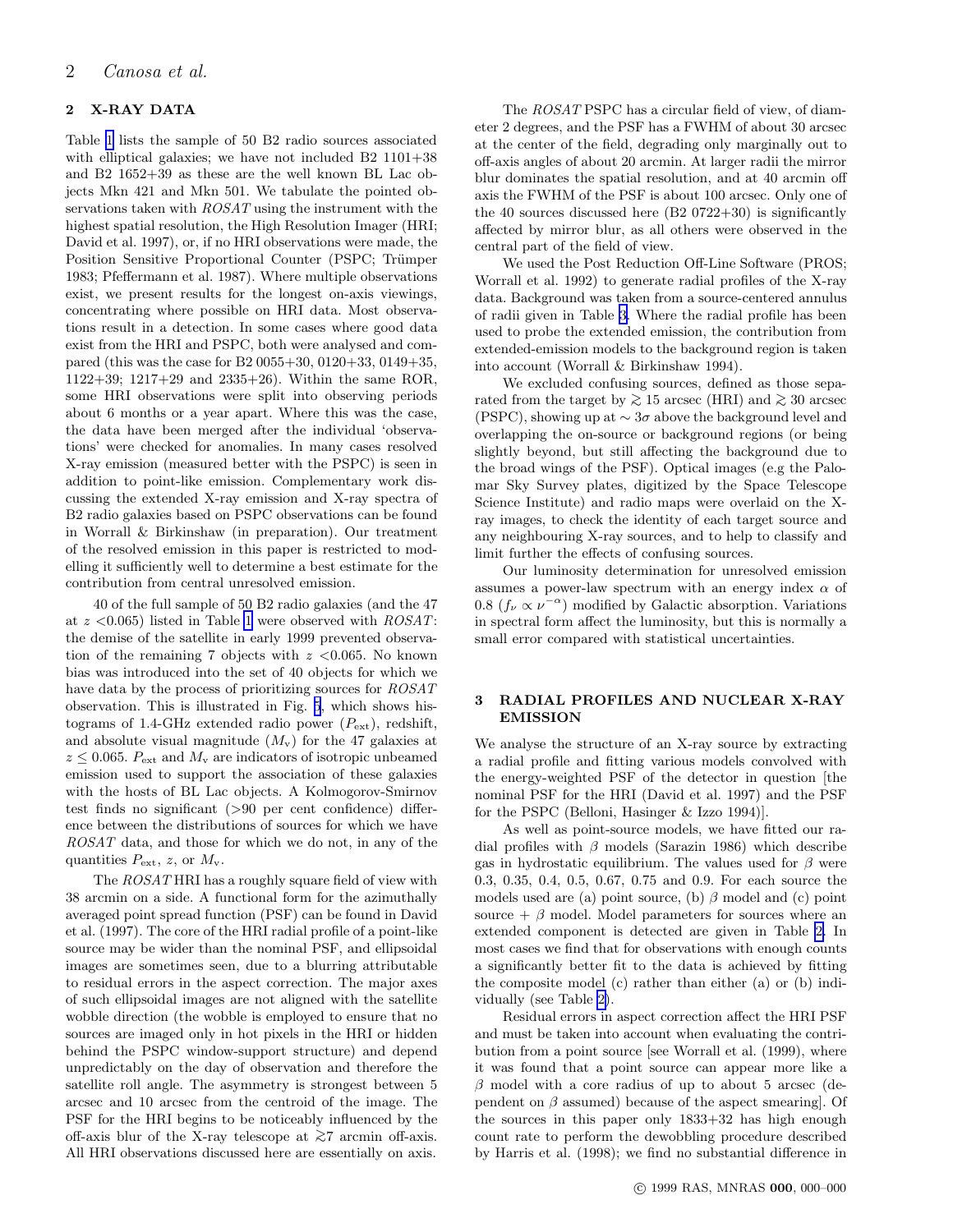the best-fit parameters after dewobbling. For observations where the data show extension on small scales, it is difficult to decide whether the source is really point like or indeed slightly extended. In some cases, the fit to the point  $+\beta$ model has a substantially lower  $\chi^2$  than the beta-model fit alone, and here we regard the point-like component as well measured. Where  $\chi^2$  remains unchanged for these two models, the total counts have been taken as an upper limit on the point-source counts. A literature search into the environments of the sources and a cross-correlation of the HRI and PSPC results, where possible, helps us further validate our HRI findings and place limits on the likelihood of the source being primarily point-like.

In the 7 cases where there are not enough counts to perform adequate radial-profile fitting , the total counts are taken as an upper limit to the contribution of point-like emission. For non-detections a  $3\sigma$  upper limit, derived by applying Poisson statistics to a 5 by 5 arcsec detection cell for the HRI on-axis observations (3 cases), and a 120 by 120 arcsec detection cell for the PSPC observation of the off-axis source B2 0722+30, centred on the position of the radio and optical core, is taken as an upper limit on both the total and the unresolved X-ray emission.

Table [2](#page-8-0) gives results for the 16 sources with enough counts to allow radial-profile model fitting. Table [3](#page-9-0) presents the net counts within a circle of specified radius and, for the sources with enough counts to allow radial profiling (consisting of a minimum of ∼70 counts over 3 data bins), the point-source contribution. There is a wide range in the ratio of unresolved to resolved counts. X-ray core flux and luminosity densities calculated from the unresolved count rates, and radio core flux and luminosity densities taken from the literature are given in Table [4.](#page-10-0)

### 3.1 Notes on individual sources

Where analysis of sample sources is present in the literature, comparisons have been made with the results presented here. Results for B2 0055+26 are taken from Worrall, Birkinshaw & Cameron (1995). B2 0326+39, 1040+31 and 1855+37 are discussed in detail in Worrall & Birkinshaw (in preparation). The HRI results for B2 2229+39 are consistent with the findings of Hardcastle, Worrall & Birkinshaw (1998), for a PSPC observation of the source.

### B2 0120+33

Identified with the galaxy NGC 507, the source lies in Zwicky cluster 0107+3212 and is one of the brightest galaxies in a very dense region. Extended X-ray emission is seen out to a radius of at least 16 arcmin, and there is evidence for the presence of a cooling flow and possible undetected cooling clumps distributed at large radii (Kim & Fabbiano 1995). B2 0120+33 has a steep radio spectrum and weak core. It may be a source with particularly weak jets, or possibly a remnant of a radio galaxy whose nuclear engine is almost inactive and whose luminosity has decreased due to synchrotron or adiabatic losses (Fanti et al. 1987).

The HRI map shows the central region of this source to be asymmetrical, with a large extended emission region to the SW. Radial-profile fitting of the innermost parts of this galaxy with point,  $\beta$ , and point  $\beta$  models, show that a good fit to the data is achieved by using a single  $\beta$  model with  $\beta$ =0.67, which gives a core radius of 4''. The  $\beta$ +point model gives a marginally better fit, but the additional component is not significant on an F-test at the 90% confidence level. Therefore, we have taken the total counts from the inner regions of this source as an upper limit on any unresolved emission present, keeping in mind that this may also include a cooling-flow contribution (this also holds for other sources with possible unresolved cooling flows such as B2 0149+35, 1346+26 and 1626+39).

### B2 0149+35

B2 0149+35 is identified with NGC 708 and is associated with the brightest galaxy in the cluster Abell 262. Braine & Dupraz (1994) suggest that it contains a cooling flow which may contribute excess central X-rays, and this may explain why B2 0149+35 has a higher point-like X-ray luminosity and flux than expected based on other sample members. It is not possible to separate spatially a cooling-flow contribution from unresolved X-ray emission using the PSPC observation, and the asymmetry of the source makes the extraction of a radial profile difficult.

The HRI observation is split up into 2 OBIs (Observation Intervals), one of which shows a barred N-S structure. Each OBI was individually analysed by taking close-in source regions, and this gives results which are consistent with the PSPC data from the inner region of B2 0149+35. In the longer, and more reliable, of the two OBIs (12.7ks), 207 counts were detected. The point-like contribution to the net emission from this source however, is not significant at the 95 per cent level when an F-test is performed. The detected counts are therefore taken as an upper limit on the point model emission. The shorter OBI was not used.

B2 0207+38

This source is described as being more similar to an S0 or to a spiral galaxy than an elliptical (Parma et al. 1986). It has also been called a post-eruptive Sa (Zwicky et al., 1968) or a distorted Sa (de Vaucouleurs, de Vaucouleurs & Corwin 1975). The radio structure is disc-like and there is no sign of either a radio core, or of jets or radio lobes (Parma et al. 1986). It is probably a starburst, like B2 1318+34. There are no ROSAT X-ray data for this source.

B2 0836+29A

This object (4C 29.30), this object has been often confused in the literature with the cD galaxy B2 0836+29 at  $z=0.079$ , which is the brightest galaxy in Abell 690.

### B2 0924+30

B2 0924+30 appears to be a remnant radio galaxy whose nuclear engine is inactive (Fanti et al., 1987; Cordey 1987; Giovannini et al. 1988). It is the brightest member in a Zwicky cluster (Ekers et al. 1981), and the X-ray data suggest extended X-ray emission, although the detection is of marginal significance. The relatively high X-ray emission for a source with no detectable core radio emission may therefore be due to the extended gas in the cluster. We have taken the detected emission as an upper limit on possible point source emission.

#### B2 1122+39

Analysis of this source, both in the PSPC and in the HRI, shows that ∼3 per cent of the total emission is contributed by an unresolved source. This is consistent with the findings of Massaglia et al. (1996) who find a contribution from a point source of <6 per cent.

# B2 1217+29

PSPC and HRI analysis of this source are consistent. A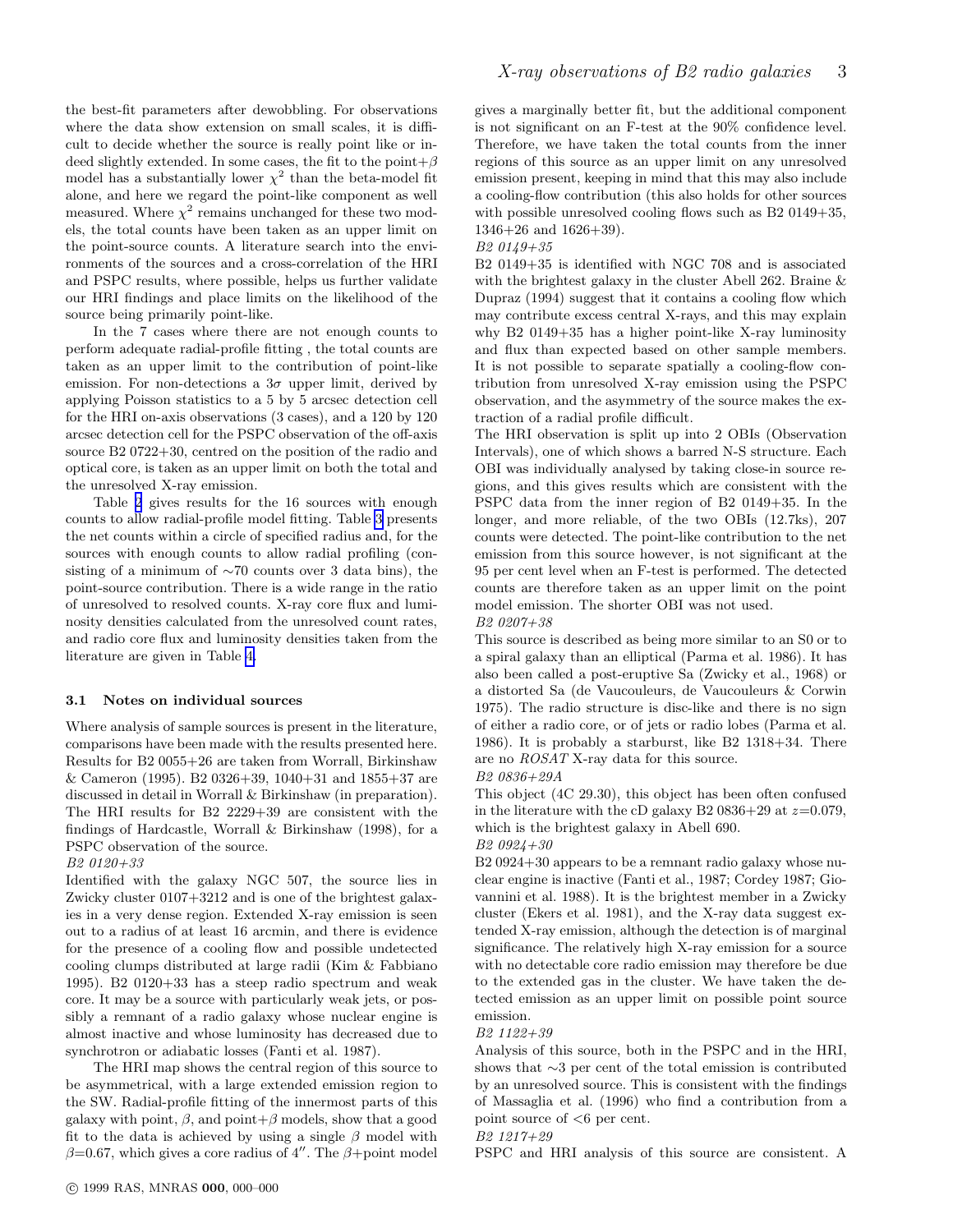β+point model fits the data better than a β model alone (see Table [2](#page-8-0)).

B2 1254+27

There is a large discrepancy between the positions given for this object in the NASA Extragalactic Database (NED) and the SIMBAD Astronomical Database. This is because the radio source has, in some cases, been incorrectly associated with the galaxy NGC 4819 rather than the true host galaxy for the radio emission which is NGC 4839.

NGC 4839 is classified confusingly as morphological type S0 (Eskridge & Pooge 1991), E/S0 (Jorgensen, Franx & Kjaegaard 1992) or as a cD (Gonzalez-Serrano, Carballo & Perez-Fournon 1993; Fisher, Illingworth & Franx 1995). Andreon et al. (1996) also mention that the low average surface brightness suggests that this galaxy is dominated by an extended disc. The X-ray map of the source shows extended large scale emission to the SW [described by Dow & White (1995), as being in the process of interacting with the intracluster medium of the main (Coma) cluster]. This goes beyond the size of the optical galaxy and has been excluded here so as not to affect the background emission. About 88 per cent of the net counts arise from a point-like emission component.

B2 1257+28

The region of enhanced X-ray emission in B2 1257+28 in the Coma cluster is substantially smaller than the size of the optical galaxy. Small on-source (12 arcsec radius) and background (15-22.5 arcsec) source-centered circles were used in order to verify the contribution from unresolved X-ray emission given by our best-fit model.

B2 1317+33

B2 1317+33 (NGC 5098A) has a companion galaxy (NGC 5098B) at a distance of ∼ 40 arcsec. We have checked that the X-ray and radio source come from NGC 5098A by overlaying the radio, optical and X-ray maps.

### B2 1318+34

B2 1318+34 is a classic merger-induced starburst, whose total radio flux can be attributed to starburst activity rather than an active nucleus (Condon, Huang & Yin 1991). B2 1346+26

The source is a cD galaxy in Abell 1795, identified with 4C 26.42. It contains a central cooling-flow component, as discussed in Fabian et al. (1994). HST WFPC2 images of the core of this cooling flow are presented in Pinkney et al. (1996).

Our analysis of the HRI data detects a central point source which is significant on an F-test at the 95 per cent confidence level (see Table [2\)](#page-8-0). About 1 per cent of the total counts lie in this point-like component (see Table [3\)](#page-9-0).

# B2 1422+26

B2 1422+26 is not radially symmetric in the X-ray. An offaxis X-ray source in the same field of view gives a good fit to the nominal PSF, and so we can rule out the possibility that the X-ray extension seen in B2 1422+26 is due to the ROSAT aspect correction problem. The possible detection of a point-like component is not significant on an F-test at the 95 per cent level (although it passes at the 90 per cent level). We have nevertheless taken the point counts calculated from these model fits as our best estimate of the central emission, though the errors are large.

B2 1615+35

HRI analysis is consistent with Feretti et al. (1995). The X-

ray emission is largely point like (see Table [3\)](#page-9-0), with ∼60 per cent of the net counts coming from the point source. B2 1621+38

B2 1621+38 was analysed by Feretti et al. (1995), who found a point-source contribution of  $\leq 50$  per cent of the total Xray flux. Our analysis is consistent with this result; we find the point-source contribution to be 18±4 per cent. B2 1626+39

B2 1626+39 lies in a cluster (A2199), with a prototypical cooling flow. Owen & Eilek (1998) conclude that the radio source is relatively young and has been disrupted by the surrounding gas. The ROSAT HRI data set for this source consists of 2 OBIs roughly 7 months apart. Only in the second observation does the source appear extended, with two adjacent peaks. We have taken this to be due to errors in the aspect correction or processing effects and therefore have used only the first OBI in our analysis.

B2 1833+32

B2 1833+32 is an FRII radio galaxy (Laing, Riley & Longair 1983; Black et al. 1992) with broad emission lines (Osterbrock, Koski & Phillips 1975; Tadhunter, Perez & Fosbury 1986; Kaastra, Kunieda & Awaki 1991). Its higher than expected X-ray flux, as compared with the core radio strength, may arise from emission in the central accretion disc around the active nucleus, seen due to an advantageous viewing angle as indicated by the broad emission lines.

B2 2236+35

This source has a double symmetric radio jet embedded in a low surface-brightness region. The two extended lobes are similar in strength and size (Morganti et al. 1987). The X-ray emission at radii greater than about 20 arcsec seems aligned with the radio jets in this source. Model fitting shows ∼25 per cent of the total counts to be in the point source.

# 4 X-RAY – RADIO COMPARISONS

In Table [3](#page-9-0) we list the net counts detected for each source within a specified radius and our best estimate of the contribution from unresolved emission derived as described above. 1-keV luminosity densities and broad-band soft X-ray luminosities calculated from the values for unresolved emission are given in Table [4,](#page-10-0) along with the radio core flux density and luminosity density. In Fig. 2 we show a logarithmic plot of radio core luminosity density against the unresolved core X-ray emission; the corresponding flux density-flux density plot appears in Fig. 3.

Both the logarithmic X-ray and radio flux densities and the corresponding luminosities are correlated at the  $> 99.99$  per cent significance level on a modified Kendall's  $\tau$ test which takes upper limits into account, as implemented in ASURV (Lavalley, Isobe & Feigelson 1992). The fluxflux correlation gives us confidence that the luminosityluminosity relationship is not an artificially-introduced redshift effect.

To determine the slope of the core flux-flux and luminosity-luminosity plots, a generalised version of the Theil-Sen estimator was used as presented in Akritas, Murphy & LaValley (1995). This takes into account the nature of the upper limits by assuming that the individual points are all part of the same parent population. For more details of this analysis and its advantages over the more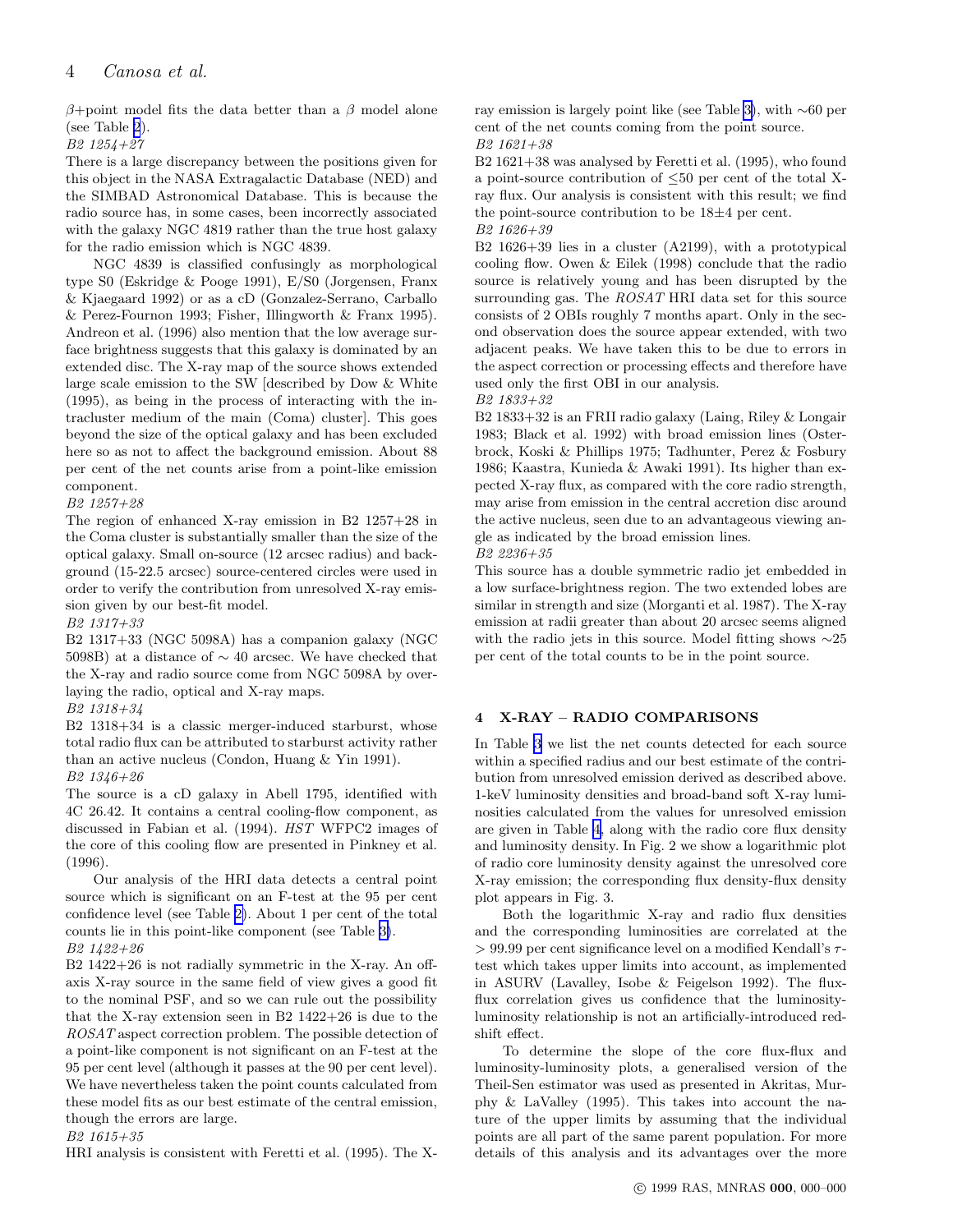<span id="page-4-0"></span>commonly used survival-analysis method, see Hardcastle & Worrall (1999), where it is explained how using the bisector of two regression lines provides a more robust estimate of the slope. This method however does not give a value for the intercept of the best-fit line. To determine the best-fit line plotted on Fig. 2, a regression based on the bisector of slopes determined by the Schmitt algorithm as implemented in ASURV was used, because it does allow us to determine an intercept.

For the whole sample, the Theil-Sen luminosityluminosity slope is 1.05 with 90 per cent confidence limits 0.86-1.28. There are however, a few galaxies that should be removed. These are the starburst object B2 1318+34 (which is not member of a strict AGN sample), and the FRII B2 1833+32 (which is a broad-line galaxy). For comparison purposes we have retained these objects on Figs. 2 & 3. With the omission of these two sources, we find a Theil-Sen slope of 0.96 for the luminosity-luminosity relation, with a 90 per cent confidence range (derived from simulation) of 0.78 – 1.21. The median logarithmic dispersion about the regression line is  $\sim$  0.2. Schmitt regression analysis of the slope gives consistent results, with a slope of 1.15 and a 90 per cent confidence limit of 0.92 – 1.39. Normalisation of the Schmitt slope at a radio luminosity of  $10^{22}$ W  $\rm Hz^{-1}sr^{-1}$ , gives the best-fit normalisation value of 15.55 (i.e. the predicted Xray flux at that radio luminosity is  $10^{15.55}$ W  $\text{Hz}^{-1}\text{sr}^{-1}$ . The 90 per cent confidence range on this is 15.2 to 15.9.

From combining statistical methods, the best overall estimate and 90 per cent confidence uncertainty for the core X-ray–radio luminosity relation for low-power radio galaxies is given by:

 $log(l_x) = (0.96_{-0.18}^{+0.25}) log (l_x/10^{22}) + (15.55 \pm 0.35)$ 

A couple of sources lie significantly away from the regression line  $(B2 1254+27$  and  $B2 1257+28$ ). Both lie in the Coma cluster and may be contaminated by cluster emission.

B2 0120+33 has been classified as a possible remnant of a radio galaxy whose nuclear engine is inactive (Fanti et al. 1987), and is shown as an upper limit above the expected value based on the X-ray correlation for other sample members. Its high total X-ray flux may be due to the cooling flow seen by Kim & Fabbiano (1995) (see Section 3 of this paper) and makes the extraction of the core flux difficult. B2 0924+30 is also a relic source. B2 0149+35 contains a cooling flow which may contribute excess central X-rays (Braine & Dupraz 1994).

The correlation shown in Figs.  $2 \& 3$  suggests a physical relationship between the soft X-ray emission of radio galaxies and the jet-generated radio core emission. Correlations between the total X-ray emission and the radio core emission have been seen in the Einstein Observatory data (e.g Fabbiano et al. 1984), but did not have the spatial resolution necessary to separate point and extended components. Our ROSAT analysis and the decomposition of the X-ray emission into resolved and unresolved components, now shows that the nuclear X-ray emission is strongly correlated with the nuclear radio-core emission. This favours models which imply a nuclear jet-related origin for at least some of the X-ray emission.

# 5 CONCLUSIONS

Radial profiling and model fitting of ROSAT data, primarily from the HRI, have allowed us to separate point-like contributions from the overall X-ray emission in low power radio galaxies from a well defined, nearby sample. We find fluxflux and luminosity-luminosity core X-ray/radio correlations for such sources, with slopes that are consistent with unity. This suggests a physical relationship between the soft X-ray emission of radio galaxies and the jet-generated radio core emission, with the clear implication that at least some of the X-ray emission is related to the nuclear radio jet. In future work we will estimate X-ray beaming parameters under the assumption that radio galaxies are the parent population of BL Lac objects.

### ACKNOWLEDGMENTS

This research has made use of the NASA/IPAC Extragalactic Database (NED) which is operated by the Jet Propulsion Laboratory, California Institute of Technology, under contract with the National Aeronautics and Space Administration. Support from NASA grant NAG 5-1882 is gratefully acknowledged. We thank the referee for useful comments.

#### REFERENCES

- Akritas M.G., Murphy S.A., LaValley M.P., 1995, J. American Statistical Association, 429, 171
- Andreon S., Davoust E., Michard R., Nieto J.-L., Poulain P., 1996, A&AS, 116, 429
- Belloni T., Hasinger G., Izzo C., 1994, A & A, 283, 1037
- Black A.R.S., Baum S.A., Leahy J.P., Perley R.A., Riley J.M., Scheuer P.A.G., 1992, MNRAS, 256, 186
- Braine J., Dupraz C., 1994, A&A, 283, 407
- Bridle A.H., Fomalont E.B., Cornwell T.J., 1981, AJ, 86, 1294
- Bridle A.H., Baum S.A., Fomalont E.B., Parma P., Fanti R., Ekers R.D., 1991, A&A, 245, 371
- Colla G., et al., 1970, A&AS 1, 281
- Colla G., Fanti C., Fanti R., Gioia I., Lari C., Lequeux J., Lucas, R., Ulrich, M.H, 1975, A&AS, 20, 1
- Condon J.J., Huang Z.-P., Yin Q.F., 1991, ApJ, 378, 65
- Cordey R., 1987, MNRAS, 227, 695
- David L.P., Harnden F.R, Kearns K.E., Zombeck M.V., 1997, U.S. ROSAT Science Data Center report, available at [http://hea](http://hea-www.harvard.edu/rosat/rsdc-www/hricalrep.html)[www.harvard.edu/rosat/rsdc-www/hricalrep.html](http://hea-www.harvard.edu/rosat/rsdc-www/hricalrep.html)
- Dow K.L., White S.D.M., 1995, ApJ, 439, 113
- Edge A.C., Röttgering H., 1995, MNRAS, 277, 1580
- Ekers R.D., 1978, A&A, 69, 253
- Ekers R.D., Fanti R., Lari C., Parma P., 1981, A&A, 101, 194
- Eskridge P.B., Pooge R.W., 1991, AJ, 101, 2056
- Fabbiano G., Trinchieri G., Elvis M., Miller L., Longair M., 1984, ApJ, 277, 115
- Fabian A.C., Arnaud K.A., Bautz M.W., Tawara Y., 1994, ApJ, 436, L63
- Fanti R., Gioia I., Lari C., Lequeux J., Lucas R., 1973, A&A, 24, 69
- Fanti R., Lari C., Parma P., Bridle A.H., Ekers R.D., Fomalont E.B., 1982, A&A, 110, 169
- Fanti C., Fanti R., De Ruiter H.R., Parma P., 1987, A&AS, 69, 57
- Feretti L., Giovannini G., 1985, A&A, 147, L13

Feretti L., Fanti R., Parma P., Massaglia S., Trussoni E., Brinkmann W., 1995, A&A, 298, 699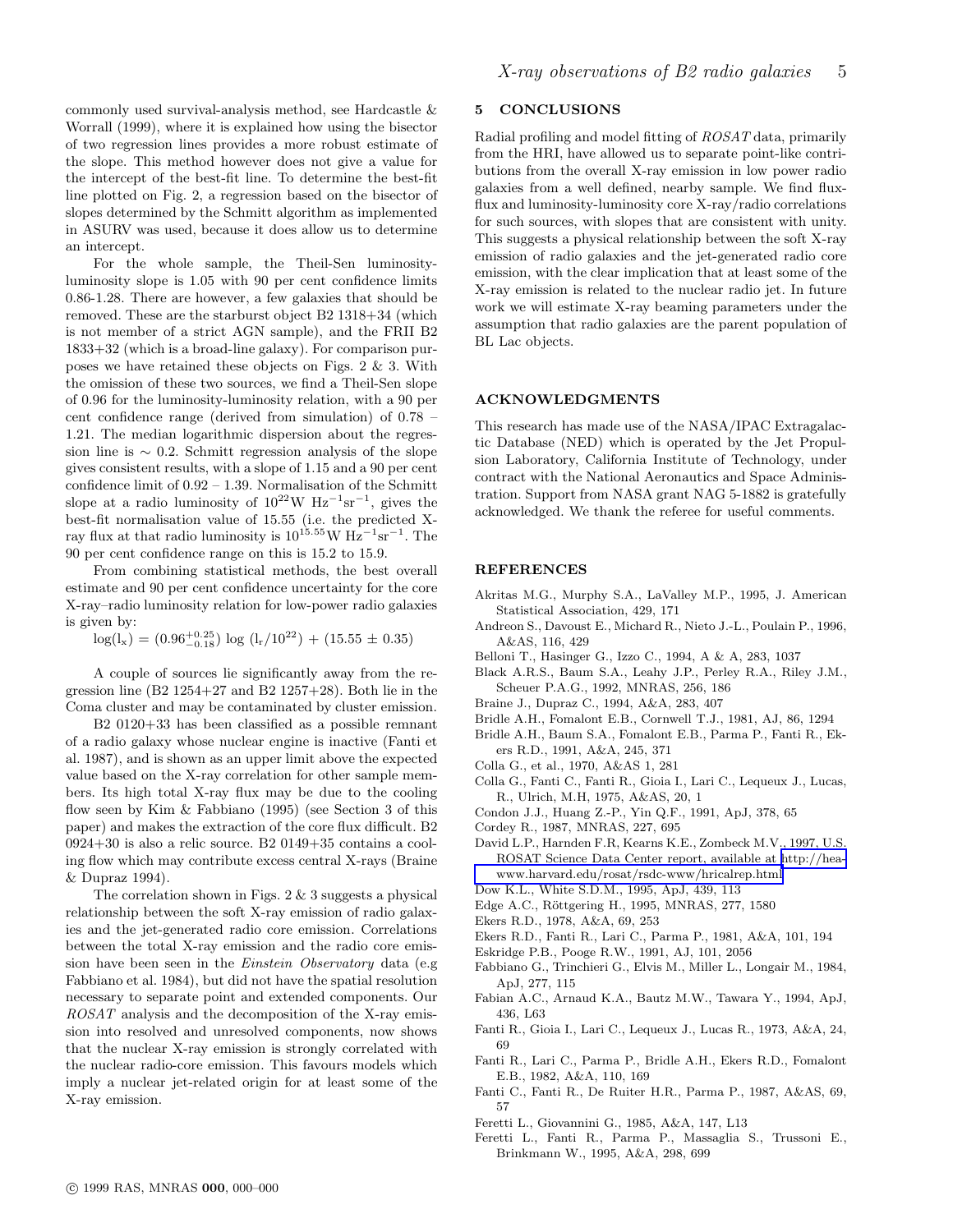- Fisher D., Illingworth G., Franx M., 1995, ApJ, 438, 539
- Giovannini G., Feretti L., Gregorini L., Parma P., 1988, A&A, 199, 73
- Giovannini, Feretti and Comoretto, 1990, ApJ, 358, 159
- Gonzalez-Serrano J.I., Carballo R., Perez-Fournon I., 1993, AJ, 105, 1710
- Hardcastle M.J., Worrall D.M., 1999, MNRAS, submitted
- Hardcastle M.J., Worrall D.M., Birkinshaw, M., 1998, MNRAS, 296, 1098
- Harris D.E., Silverman J.D., Hasinger G., Lehmann I., 1998, A&AS, 133, 431
- Johnston K.J., et al.,1995, AJ, 110, 880
- Jorgensen I., Franx M., Kjaegaard P., 1992, A&AS, 95, 489
- Kaastra J.S., Kunieda H., Awaki H., 1991, A&A, 242, 27
- Kim K-T., 1994, A&AS, 105, 403
- Kim D-W., Fabbiano G., 1995, ApJ, 441, 182
- Laing R.A., Riley J.M., Longair M.S., 1983, MNRAS, 204, 151
- Laing R.A., 1996, in Energy Transport in Radio Galaxies and Quasars, p246, ASP Conference Series, vol. 100
- Lavalley, M., Isobe, T., Feigelson, E., 1992, Astronomical Data Analysis Software and Systems I, A.S.P. Conference Series, Vol. 25, 1992, D. M. Worrall, C. Biemesderfer, and J. Barnes, eds., p. 245.
- Massaglia S., Trussoni E., Caucino S., Fanti R., Feretti L., Parma P., Brinkmann W., 1996, A&A, 309, 75
- Morganti R., Fanti C., Fanti R., Parma P., ,de Ruiter H.R. 1987, A&A, 183, 203
- Osterbrock D.E., Koski A.T., Phillips M.M., 1975, ApJ, 197, L41
- Owen F.N., Eilek J.A., 1998, ApJ, 493, 73
- Parma P., De Ruiter H.R., Fanti C., Fanti R., 1986, A&AS, 64, 135
- Pfeffermann E., et al., 1987, in Soft X-ray Optics & Technology, ed. E.-E Koch & G. Schmahl, Proc. SPIE, 733, 519
- Pinkney, J., et al., 1996, ApJ, 468, L13
- Sarazin C.L., 1986, Rev. Mod. Phys., 58, 1
- Schilizzi R.T., Fanti C., Fanti R., Parma P., 1983, A&A, 126, 412
- Stark A.A., Gammie C.F., Wilson R.W., Bally J., Linke R.A., Heiles C., Hurwitz M, 1992, ApJS, 79, 77
- Stocke J.T., Burns J.O., 1987, ApJ, 319, 671
- Tadhunter C.N., Perez E., Fosbury R.A.E., 1986, MNRAS, 219, 555
- Trümper J., 1983, Adv. Space Res., 2, 241
- Ulrich M.-H., 1989, in BL Lac Objects, eds. L. Maraschi, T. Maccacaro & M.-H. Ulrich, Springer, Berlin, p. 45
- de Vaucouleurs G., de Vaucouleurs A., Corwin Jr. H., 1975, Second Reference Catalogue of Bright Galaxies, University of Texas Press, Austin
- Venturi T., Giovannini G., Feretti L., Comoretto G., Wehrle A.E. 1993, ApJ, 408, 81
- Venturi T., Castaldini C., Cotton W.D., Feretti L., Giovannini G., Lara L., Marcaide J.M., Wehrle A.E., 1995, ApJ, 454, 735
- Wardle J.F.C., Moore R.L., Angel J.R.P., 1984, ApJ, 279, 93
- Worrall D.M., 1997, in Relativistic Jets in AGNs, eds. M. Ostrowski, M. Sikora, G. Madejski, M. Begelman, Astronomical Observatory of the Jagiellonian University, Krakow, p. 20
- Worrall D.M., Birkinshaw M., 1994, ApJ, 427, 134
- Worrall D.M., et al., 1992, in Data Analysis in Astronomy IV, ed. V. Di Gesu et al., Plenum, New York, p. 145
- Worrall D.M., Birkinshaw M., Cameron R.A., 1995, ApJ, 449, 93
- Worrall D.M., Birkinshaw M., Remillard R.A., Prestwich A. Tucker W.H., Tananbaum H., 1999, ApJ, 516, 163
- Zwicky F., et al., 1968, Catalogue of Galaxies and of Clusters of Galaxies vol. 4., California Institute of Technology Press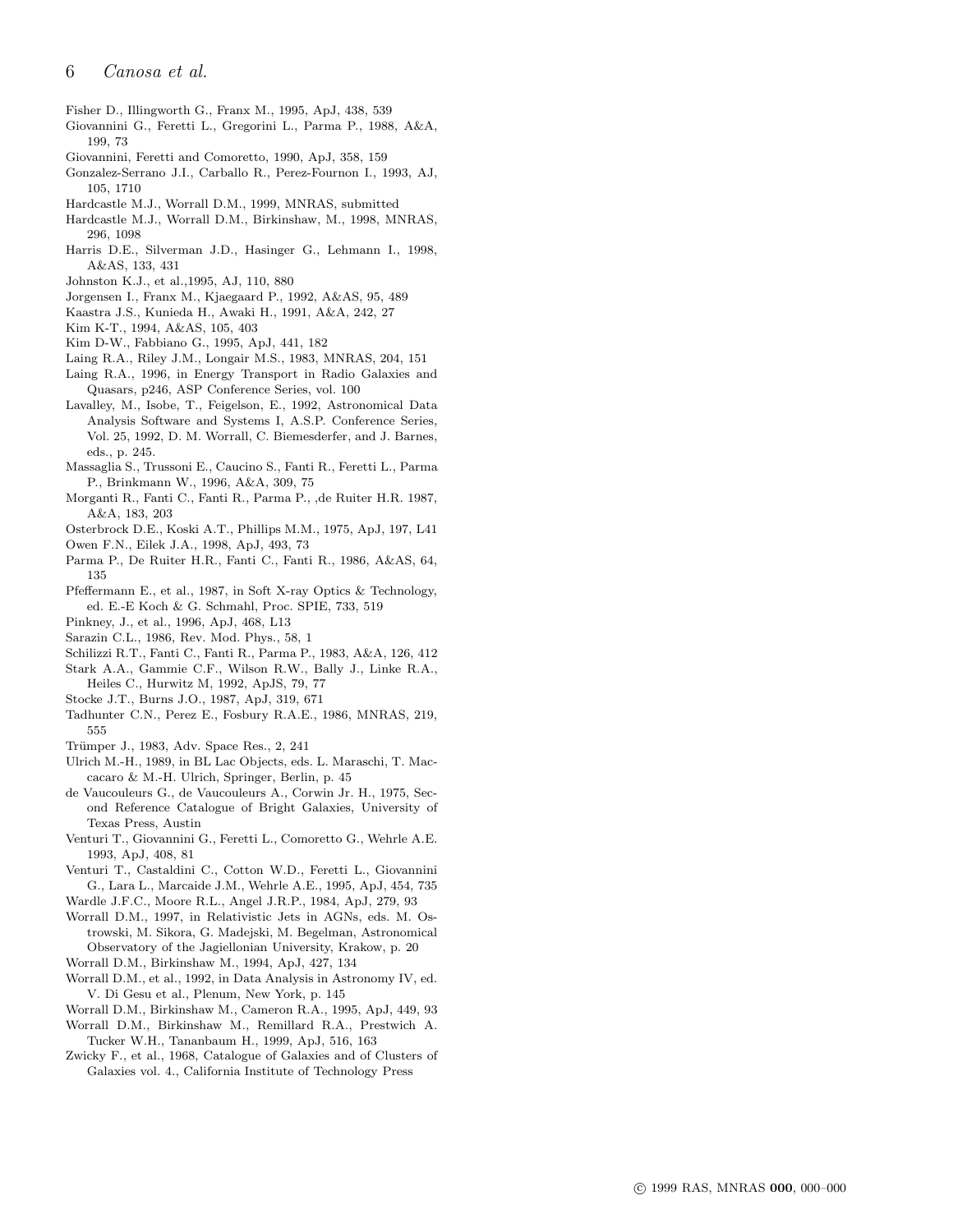

Figure 1. Histograms of extended radio power at 1.4 GHz, redshift and galaxy V-band magnitude for the 47 B2  $z \leq 0.065$  sources (Ulrich 1989). Solid shading shows the 40 sources for which we have ROSAT X-ray data.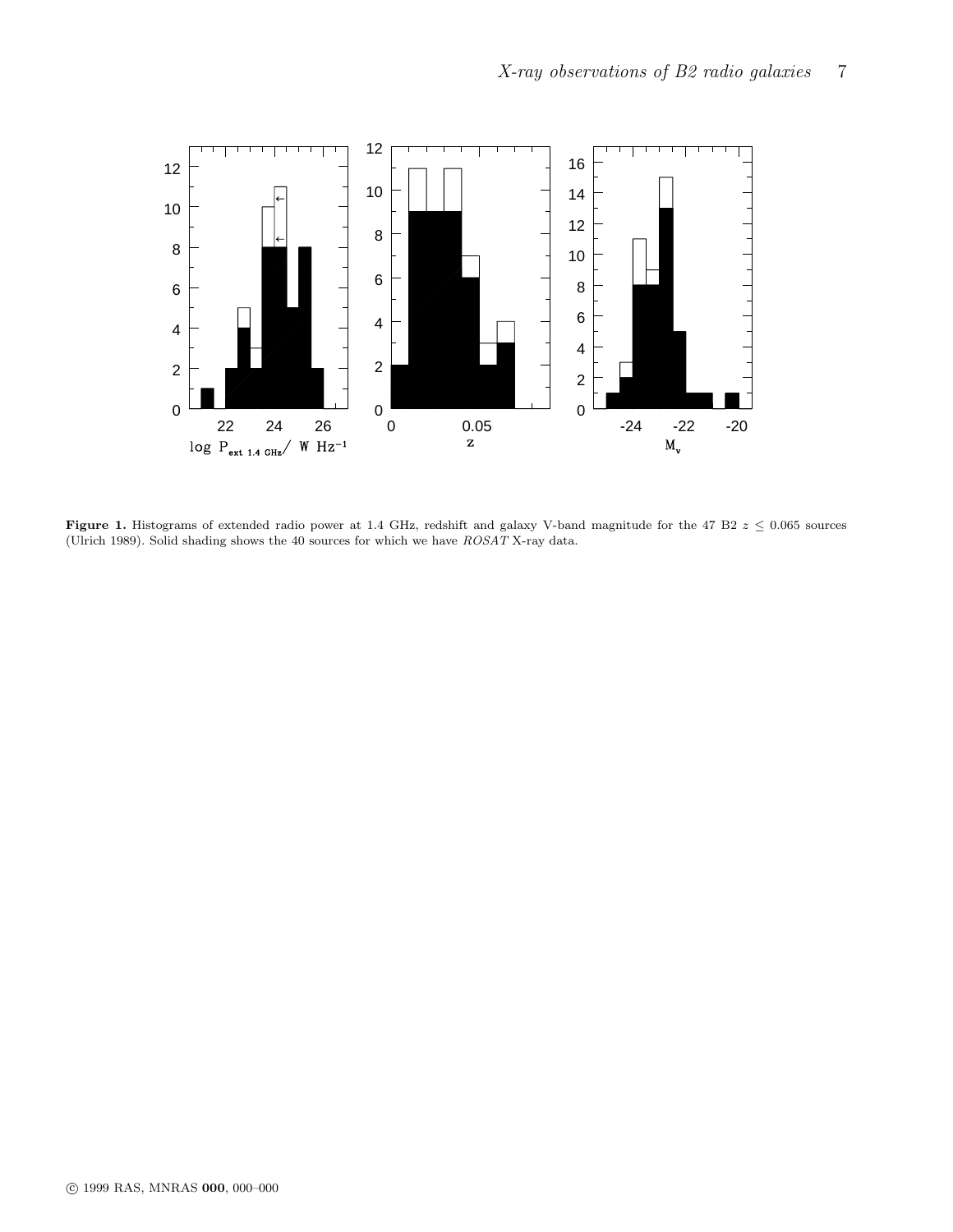# <span id="page-7-0"></span>8 Canosa et al.

Table 1. Data on the 50 B2 sample galaxies. RA and DEC are given for the radio core where possible, and the optical identification otherwise (optical positions are labelled with a \*). References are as follows: 1, Fanti et al. (1987), 2, Worrall et al. (1995); 3, Ekers (1978); 4, Fanti et al. (1982); 5, Bridle et al. (1991); 6, Measured from radio map in Laing (1996); 7, Johnston et al. (1995), 8, Measured from radio maps supplied by L. Rudnick; 9, Venturi et al. (1995); 10, Stocke & Burns (1987); 11, Fanti et al. (1973); 12, Schillizzi et al. (1983), 13, Kim (1994); 14, Bridle et al. (1981); 15, Giovannini et al. (1988); 16, Estimated from map of Venturi et al. (1993). Galactic absorbing column density  $N_{\rm H}$  is taken from Stark et al. (1992). Redshifts are from Colla et al. (1975).  $M_{\rm v}$  is the absolute visual magnitude of the host galaxy from Ulrich (1989). The ROR is the  $ROSAT$  observational request number, with 'rh' referring to HRI observations and 'rp' to PSPC observations. Offset refers to the off-axis angle, and is shown only for those sources with offsets ≥6 arcmin. A dash in the last three columns indicates no observation.

| B <sub>2</sub><br>name | Other<br>name      | RA<br>(J2000)   | DEC<br>(J2000)  | Ref.             | $N_{\rm H}$<br>$(10^{20}$<br>$\rm cm^{-2})$ | $\boldsymbol{z}$ | $M_{\rm v}$ | ROR                               | Livetime<br>(s)          | Offset<br>$(\arcsin)$             |
|------------------------|--------------------|-----------------|-----------------|------------------|---------------------------------------------|------------------|-------------|-----------------------------------|--------------------------|-----------------------------------|
| $0034 + 25$            |                    | 00 37 5.50      | $+25$ 41 56.4   | $\mathbf{1}$     | $3.84\,$                                    | 0.0321           | $-22.95$    |                                   | $\equiv$                 |                                   |
| $0055 + 30$            | NGC315             | 00 57 48        | $+302108$       | 16               | $5.77\,$                                    | 0.0167           | $-23.68$    | rh701308n00                       | 14821                    | ÷                                 |
| $0055 + 26$            | NGC326             | 00 58 22.63     | $+26$ 51 58.8   | $\boldsymbol{2}$ | 5.47                                        | 0.0472           | $-23.78$    | rp700884n00                       | $\boldsymbol{20356}$     |                                   |
| $0104 + 32$            | 3C31               | 01 07 24.9      | $+32$ 24 45.00  | $\,6$            | $5.53\,$                                    | 0.0169           | $-22.60$    | rh600496n00                       | 24815                    |                                   |
| $0116 + 31$            | 4C31.04            | $01$ 19 35.0    | $+32$ 10 50     | 7                | $5.82\,$                                    | 0.0592           | $-23.50$    | $\equiv$                          | $\equiv$                 | -                                 |
| $0120 + 33$            | NGC <sub>507</sub> | 01 23 39.99     | $+33$ 15 21     | 1                | 5.41                                        | 0.0164           | $-23.14$    | rh600680n00                       | 27992                    | $\equiv$                          |
| $0149 + 35$            | <b>NGC708</b>      | 01 52 46.46     | $+360906.6$     | $\mathbf{1}$     | $5.30\,$                                    | 0.0160           | $-21.70$    | rh800870n00                       | 12715                    | $-$                               |
| $0206 + 35$            | 4C35.03            | 02 09 38.55     | $+35$ 47 51.1   | 1                | $5.90\,$                                    | 0.0375           | $-23.34$    | rh701564n00                       | 21408                    | $\qquad \qquad -$                 |
| $0207 + 38$            | NGC828             | 02 10 09.7      | $+39$ 11 30 $*$ | $\mathbf{1}$     | 5.36                                        | 0.0181           | $-23.58$    | $\equiv$                          | $\equiv$                 | ÷                                 |
| $0222 + 36$            |                    | 02 25 27.34     | $+37$ 10 27.8   | $\mathbf{1}$     | 5.19                                        | 0.0327           | $-22.80$    | rh704037n00                       | 28701                    | $\overline{\phantom{0}}$          |
| $0258 + 35$            | NGC1167            | 03 01 42.4      | $+35$ 12 20     | $\mathbf{1}$     | $9.26\,$                                    | $0.016\,$        | $-22.30$    | rh704039n00                       | 18992                    | $\qquad \qquad -$                 |
| $0326 + 39$            |                    | 03 29 23.9      | $+39$ 47 32     | $\bf 5$          | 14.21                                       | 0.0243           | $-22.50$    | rp701442n00                       | 18931                    | $\qquad \qquad -$                 |
| $0331 + 39$            | 4C39.12            | 03 34 18.42     | $+392124.3$     | $\mathbf{1}$     | 14.60                                       | 0.0202           | $-22.88$    | rh701832n00                       | 25993                    |                                   |
| $0648 + 27$            |                    | 06 52 02.51     | $+272739$       | $\mathbf{1}$     | 12.23                                       | 0.0409           | $-24.03$    | $\equiv$                          | $\qquad \qquad -$        | $\qquad \qquad -$                 |
| $0722 + 30$            |                    | 07 25 37.26     | $+29\;57\;14.8$ | 1                | 6.48                                        | 0.0191           | $-21.28$    | rp200450n00                       | 11362                    | 28.0                              |
| $0755 + 37$            | <b>NGC2484</b>     | 07 58 28.18     | $+37$ 47 12.5   | $\mathbf{1}$     | $5.02\,$                                    | 0.0413           | $-23.50$    | rh701309n00                       | 19509                    | $\overline{\phantom{0}}$          |
| $0800 + 24$            |                    | 08 03 16.6      | $+24$ 40 34     | 10               | 4.30                                        | 0.0433           | $-22.98$    | rh702077n00                       | 29936                    |                                   |
| $0836 + 29A$           | 4C29.30            | 08 40 02.35     | $+29\;49\;02.2$ | $\mathbf{1}$     | 4.11                                        | 0.0650           | $-23.88$    | rh800159                          | 19036                    | ÷,                                |
| $0844 + 31$            | 4C31.32            | 08 47 59.02     | $+31$ 47 09     | $\mathbf{1}$     | $3.45\,$                                    | 0.0675           | $-24.15$    | $\equiv$                          | -                        | $\overline{\phantom{0}}$          |
| $0915 + 32$            |                    | 09 18 59.4      | $+31$ 51 40.4   | 1                | 1.86                                        | 0.0620           | $-23.98$    | $\equiv$                          | $\overline{\phantom{0}}$ | $\overline{\phantom{0}}$          |
| $0924 + 30$            |                    | 09 28 52.8      | $+295907$ *     | 11               | 1.88                                        | 0.0266           | $-22.88$    | rh701831                          | 28722                    | $-$                               |
| $1040 + 31$            | 4C29.41            | 10 43 19        | $+31$ 31 01     | 1                | 1.82                                        | 0.036            | $-22.58$    | rp700883n00                       | 21248                    |                                   |
| $1102 + 30$            |                    | 11 05 22.81     | $+300941.5$     | $\mathbf{1}$     | 1.98                                        | 0.0720           | $-24.08$    | $\hspace{1.0cm} - \hspace{1.0cm}$ | $\equiv$                 | $\qquad \qquad -$                 |
| $1108 + 27$            | <b>NGC3563</b>     | 11 11 25.20     | $+26$ 57 48.8   | $\mathbf{1}$     | 1.66                                        | 0.0331           | $-23.28$    | $\overline{\phantom{m}}$          | -                        |                                   |
| $1113 + 29$            | A1213              | 11 16 34.5      | $+29$ 15 16     | $\mathbf{1}$     | $1.57\,$                                    | 0.0489           | $-23.70$    | rp800167                          | 6547                     | 6.5                               |
| $1122 + 39$            | <b>NGC3665</b>     | 11 24 43.5      | $+38$ 45 47     | $\mathbf{1}$     | 2.08                                        | 0.0067           | $-22.55$    | rh701938                          | 24971                    | $\equiv$                          |
| $1144 + 35$            |                    | 11 47 22.1      | $+35$ 01 07.3   | $\mathbf{1}$     | 1.81                                        | 0.0630           | $-23.40$    | rh700862                          | 3000                     | $\overline{\phantom{0}}$          |
| $1217 + 29$            | <b>NGC4278</b>     | 12 20 06.82     | $+29$ 16 50.5   | 12               | 1.75                                        | 0.0021           | $-20.38$    | rh701004a01                       | 5810                     | $\hspace{1.0cm} - \hspace{1.0cm}$ |
| $1254 + 27$            | NGC4839            | 12 57 24.37     | $+272952.7$     | $\mathbf{1}$     | $0.90\,$                                    | 0.02464          | $-23.48$    | rp800009n00                       | 19713                    | $7.5\,$                           |
| $1256 + 28$            | NGC4869            | 12 59 21.3      | $+275440.3$     | 13               | $\rm 0.91$                                  | 0.0224           | $-22.13$    | rh800242a04                       | 36932                    | 6.9                               |
| $1257 + 28$            | <b>NGC4874</b>     | 12 59 35.7      | $+275733$       | $\mathbf{1}$     | $\rm 0.91$                                  | 0.0239           | $-23.20$    | rh800242a04                       | 36932                    |                                   |
| $1317 + 33$            | NGC5098            | 13 20 14.72     | $+33$ 08 36.0   | $\mathbf{1}$     | $1.03\,$                                    | 0.0379           | $-23.30$    | rh800696n00                       | 18908                    | $\overline{\phantom{0}}$          |
| $1318 + 34$            |                    | 13 20 35.3      | $+34$ 08 22     | $\mathbf{1}$     | $\,0.99$                                    | 0.0232           | $-22.32$    | rh704040n00                       | 22510                    | $\overline{\phantom{0}}$          |
| $1321 + 31$            | <b>NGC5127</b>     | 13 23 45.00     | $+31$ 33 55.7   | 4                | 1.16                                        | 0.0161           | $-22.42$    | rh701829a01                       | 21781                    | $\overline{\phantom{0}}$          |
| $1322 + 36$            | NGC5141            | 13 24 51.43     | $+362242.8$     | $\mathbf{1}$     | 0.96                                        | 0.0175           | $-22.51$    | rh702076n00                       | 35078                    | $\qquad \qquad -$                 |
| $1346 + 26$            | A1795              | 13 48 52.6      | $+26$ 35 35 $*$ | 1                | 1.12                                        | 0.0633           | $-24.03$    | rh800222a01                       | 10966                    |                                   |
| $1350 + 31$            | 3C293              | 13 52 17.83     | $+31$ 26 46.3   | 14               | $1.29\,$                                    | 0.0452           | $-23.06$    | rh700366                          | 6136                     | ÷                                 |
| $1422 + 26$            |                    | 14 24 40.51     | $+26\;37\;30.5$ | $\mathbf{1}$     | 1.61                                        | 0.0370           | $-22.63$    | rh701830                          | 31329                    | $\qquad \qquad -$                 |
| $1525 + 29$            | A2079              | $15\ 27\ 44.40$ | $+2856.5$       | 15               | 2.38                                        | 0.0653           | $-24.20$    | $\qquad \qquad =$                 | $\overline{\phantom{0}}$ |                                   |
| $1553 + 24$            |                    | 15 56 03.90     | $+242652.9$     | $\mathbf{1}$     | 4.42                                        | 0.0426           | $-23.13$    | rh701565                          | 39080                    |                                   |
| $1610 + 29$            | NGC6086            | 16 12 36.7      | $+292916*$      | $\mathbf 1$      | 3.10                                        | 0.0313           | $-22.90$    | rh800650n00                       | 45547                    | $\overline{\phantom{m}}$          |
| $1615 + 35$            | NGC6109            | $16\ 17\ 40.50$ | $+350014.7$     | 3                | 1.47                                        | 0.0296           | $-22.85$    | rh800164n00                       | 33399                    |                                   |
| $1621 + 38$            | NGC6137            | 16 23 03.11     | $+37$ 55 20.2   | $\mathbf{1}$     | 1.09                                        | 0.031            | $-23.60$    | rh800165n00                       | 31560                    | $\overline{\phantom{0}}$          |
| $1626 + 39$            | 3C338              | 16 28 38.22     | $+393304.1$     | $\mathbf{1}$     | 0.88                                        | 0.0303           | $-23.80$    | rh800429a01                       | 20755                    | $\qquad \qquad -$                 |
| $1833 + 32$            | 3C382              | 18 35 03        | $+32$ 41 47     | 1                | 7.28                                        | 0.0586           | $-24.20$    | rh700368                          | 4943                     |                                   |
| $1855 + 37$            |                    | 18 57 37.5      | $+380033$ *     | $\mathbf{1}$     | 8.01                                        | 0.0552           | $-24.50$    | rp701445n00                       | 8771                     | $\qquad \qquad -$                 |
| $2116 + 26$            |                    | 21 18 33.0      | $+262649.4$     | 1                | 9.65                                        | 0.0164           | $-22.59$    | $\hspace{1.0cm} - \hspace{1.0cm}$ | $\overline{\phantom{0}}$ |                                   |
| $2229 + 39$            | 3C449              | 22 31 20.575    | $+392129.76$    | 8                | 11.05                                       | 0.0171           | $-22.18$    | rh704035n00                       | 19064                    | $\qquad \qquad -$                 |
| $2236 + 35$            |                    | 22 38 29.41     | $+35$ 19 47.0   | $\mathbf{1}$     | 8.60                                        | 0.0277           | $-22.70$    | rh702075                          | 30971                    | $\qquad \qquad -$                 |
| $2335 + 26$            | 3C465              | 23 35 58.97     | $+26$ 45 16.16  | 9                | 4.91                                        | 0.0301           | $-23.85$    | rh800715                          | 61933                    | $\qquad \qquad -$                 |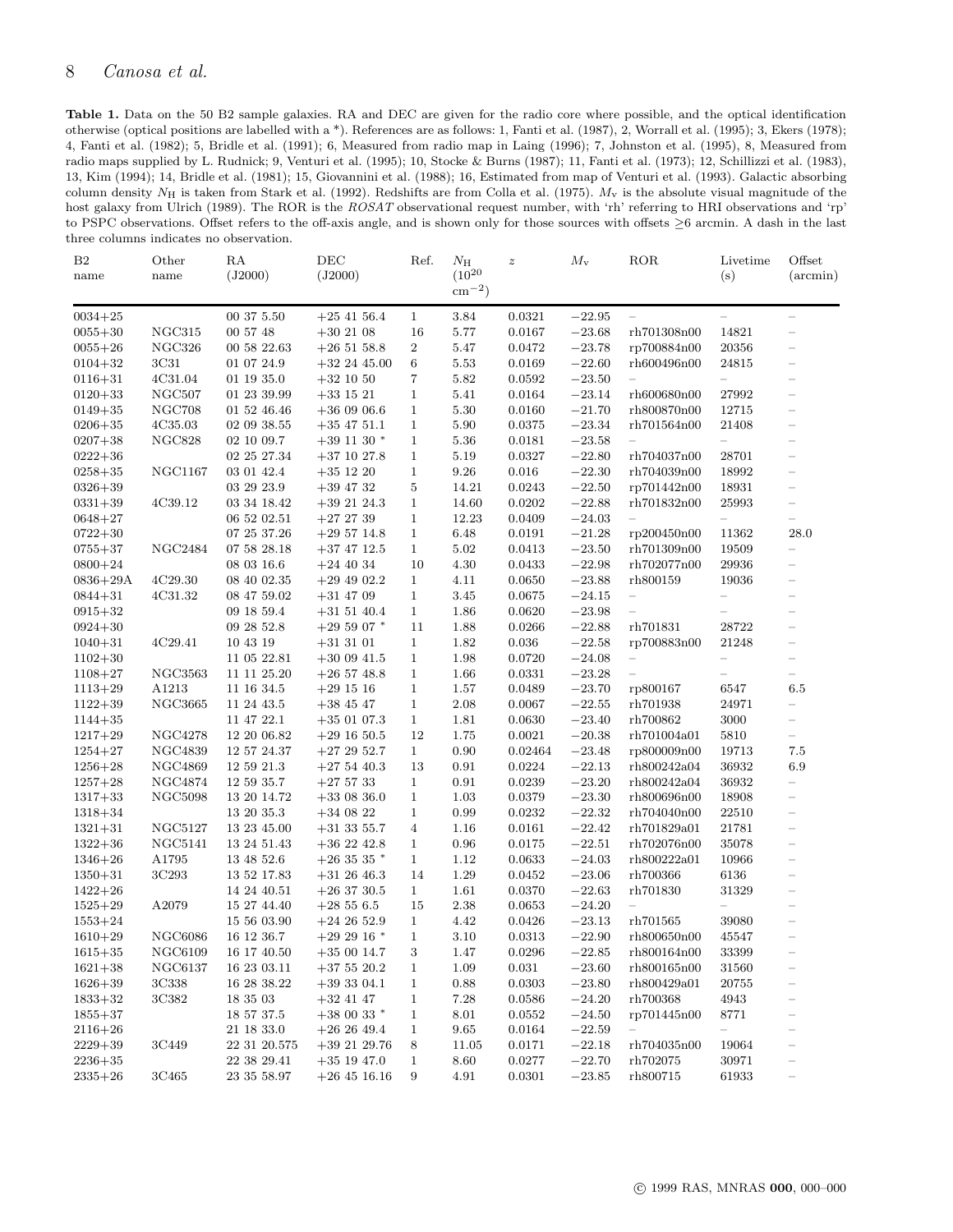<span id="page-8-0"></span>Table 2. Results of model fits. Sources with too few counts to perform a radial fitting, or those where the more complicated models show no improvement over the simple point-source model, are not given. Sources where the β+point model fails an F-test for improvement over a  $\beta$  model at the 95 per cent confidence level are denoted with a  $*$  . If these sources then have a small value for the core radius in the beta model, all the counts are assigned to the point source, otherwise the  $\beta +$ point counts are used as a best estimate of the central point-like emission.

| B <sub>2</sub> | Point source |                | $\beta$ model |                             |          |                | $\beta$ +point model |                             |          |    |
|----------------|--------------|----------------|---------------|-----------------------------|----------|----------------|----------------------|-----------------------------|----------|----|
| name           | $\chi^2$     | df             | $\beta$       | $\theta_{core}$<br>(arcsec) | $\chi^2$ | df             | β                    | $\theta_{core}$<br>(arcsec) | $\chi^2$ | df |
| $0055 + 26$    | 9780         | 11             | 0.9           | 254                         | 43       | 10             | 0.9                  | 267                         | 9.4      | 9  |
| $0326 + 39$    | 1474         | 41             | 0.35          | 0.05                        | 70       | 39             | 0.35                 | 60                          | 44       | 38 |
| $1040 + 31$    | 2173         | 41             | 0.35          | 0.05                        | 42       | 39             | 0.35                 | 28                          | 34       | 38 |
| $1122 + 39$    | 707          | 10             | 0.67          | 20                          | 4.8      | 9              | 0.75                 | 25                          | $4.6*$   | 8  |
| $1217 + 29$    | 8.4          | 9              | 0.67          | 1.0                         | 4.3      | 8              | 0.9                  | 10                          | 2.3      | 7  |
| $1254 + 27$    | 22           | 9              | 0.5           | 5.0                         | 4.3      | 9              | 0.9                  | 37.0                        | $3.8 *$  | 8  |
| $1257 + 28$    | 522          | $\overline{7}$ | 0.5           | 102                         | 6.0      | 6              | 0.5                  | 290                         | 0.38     | 5  |
| $1317 + 33$    | 2464         | 30             | 0.5           | 8                           | 27       | 29             | 0.5                  | 10                          | $25 *$   | 28 |
| $1346 + 26$    | 7734         | 31             | 0.67          | 46                          | 303      | 30             | 0.5                  | 28                          | 48       | 29 |
| $1422 + 26$    | 1300         | 10             | 0.5           | 33                          | 7.6      | 9              | 0.5                  | 47                          | $4.7 *$  | 8  |
| $1615 + 35$    | 4.1          | 5              | 0.5           | ${<}1.0$                    | 1.7      | $\overline{4}$ | 0.75                 | 69                          | 0.069    | 3  |
| $1621 + 38$    | 330          | 9              | 0.5           | 6                           | 11       | 8              | 0.5                  | 12                          | $8.2*$   | 7  |
| $1626 + 39$    | 39840        | 96             | 0.3           | $\overline{7}$              | 77       | 95             | 0.3                  | 9                           | 73       | 94 |
| $1855 + 37$    | 6714         | 41             | 0.35          | 35                          | 54       | 39             | 0.4                  | 70                          | 32       | 38 |
| $2229 + 39$    | 4102         | 11             | 0.9           | 275                         | 14       | 10             | 0.9                  | 282                         | 4.0      | 9  |
| $2236 + 35$    | 89           | 11             | 0.67          | 4.8                         | 11       | 10             | 0.75                 | 10                          | *<br>8.4 | 9  |

 $\overline{\phantom{0}}$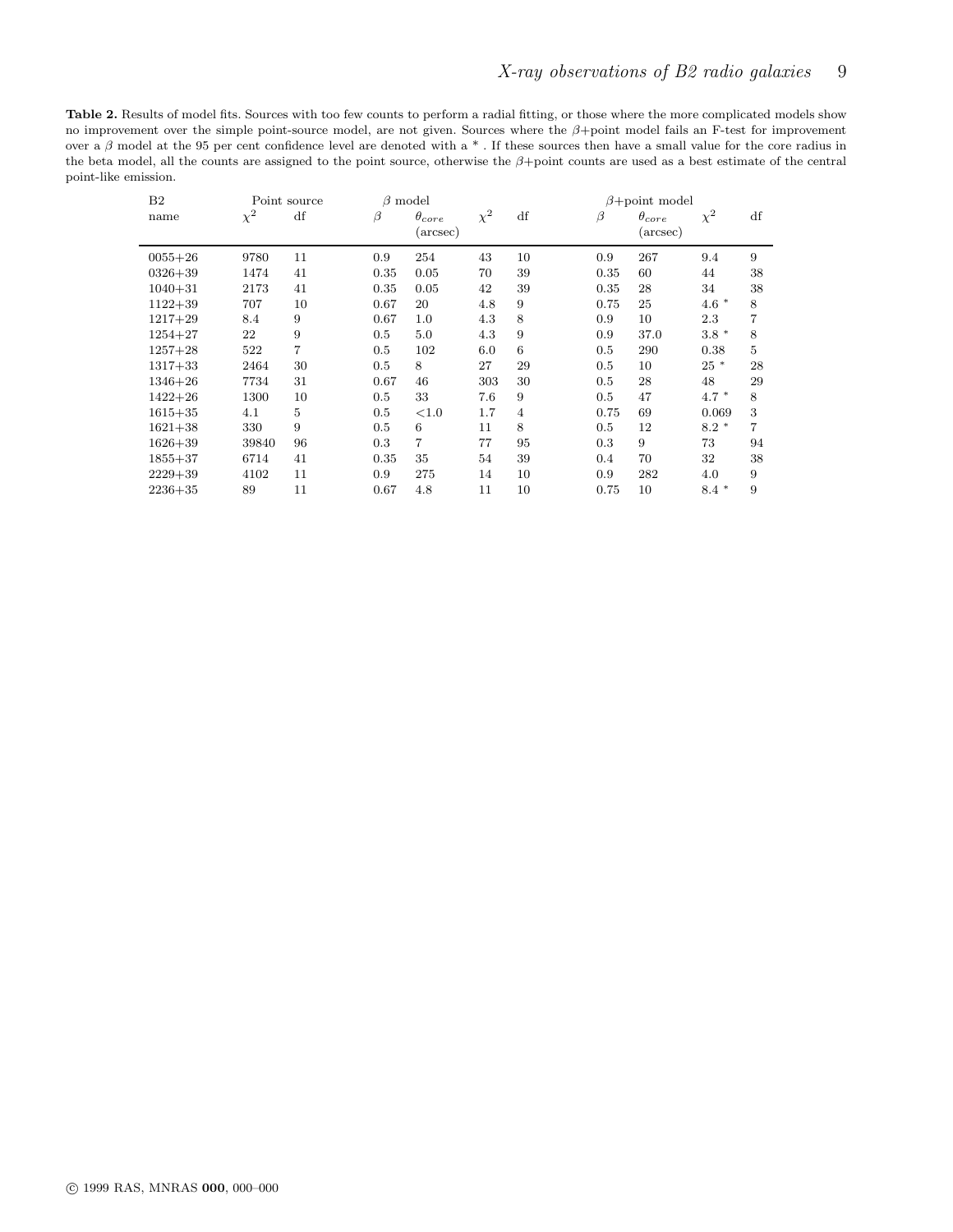<span id="page-9-0"></span>Table 3. Net counts within the given source radius and the estimated contribution from unresolved emission (point counts). Sources marked with an asterisk lie in cluster environments, so the net counts are more dependent on the radii chosen for source and background regions than for field galaxies. Details of any foreign sources excluded from these regions are not shown. Consult Table [1](#page-7-0) to see if counts are for the HRI or PSPC. All PSPC counts are from the range 0.2-1.9 keV only, where the PSF is well modelled. Note: For B2 0055+26, counts and radii quoted are for position angles 125-290 degrees only, due to the asymmetry of the source. 'Bkg radii' shows the inner and outer background radii.

| B <sub>2</sub><br>name | Net<br>counts<br>Error |                          | Point model<br>counts | $\ensuremath{\text{Error}}$ | Percentage of counts<br>in point source | Source radius<br>$(\text{arcsec})$ | Bkg radii<br>$(\text{arcsec})$ |         |
|------------------------|------------------------|--------------------------|-----------------------|-----------------------------|-----------------------------------------|------------------------------------|--------------------------------|---------|
| $0055 + 30$            | 284                    | 22                       | 284                   | 22                          | 100                                     | $50\,$                             | 50                             | 256     |
| $0055 + 26$            | 1066                   | 42                       | 60                    | 10                          | $\,6\,$                                 | 120                                | 120                            | 256     |
| $0104 + 32$ *          | 165                    | 17                       | $165\,$               | 17                          | 100                                     | $30\,$                             | 60                             | 256     |
| $0120 + 33$ *          | 245                    | 27                       | $< \! 245$            | $\equiv$                    | $\overline{\phantom{0}}$                | 30                                 | 45                             | 60      |
| $0149+35$ *            | 207                    | $\bf 23$                 | $<$ 207               | $\qquad \qquad -$           | $\qquad \qquad -$                       | $20\,$                             | $20\,$                         | 35      |
| $0206 + 35$ *          | $63\,$                 | $10\,$                   | 63                    | 10                          | 100                                     | 15                                 | 60                             | 256     |
| $0222 + 36$            | $32\,$                 | 14                       | $<$ 32                | $\qquad \qquad -$           | $\overline{a}$                          | $30\,$                             | $50\,$                         | 128     |
| $0258 + 35$            | 20.9                   | 9.6                      | ${<}20.9$             | $\qquad \qquad -$           | $\equiv$                                |                                    |                                |         |
| $0326 + 39$            | 638                    | 56                       | 134                   | 14                          | 21                                      | 180                                | 180                            | 340     |
| $0331 + 39$            | 462                    | 39                       | $462\,$               | 39                          | 100                                     | 100                                | 100                            | 500     |
| $0722 + 30$            | $<\!69$                | $\overline{\phantom{0}}$ | < 69                  | $\overline{\phantom{0}}$    | $\equiv$                                |                                    |                                |         |
| $0755 + 37$            | 177                    | 19                       | 177                   | 19                          | 100                                     | 45                                 | 45                             | 256     |
| $0800 + 24$            | $<\!10$                | $\equiv$                 | $<$ 10                | $\qquad \qquad -$           | ÷,                                      |                                    |                                |         |
| $0836+29A$ *           | ${ <}8$                | $\overline{\phantom{0}}$ | $<$ 8                 | $\qquad \qquad -$           | $\overline{\phantom{0}}$                |                                    |                                |         |
| $0924 + 30$            | $75\,$                 | $\,29$                   | $<$ 75                | $\overline{\phantom{0}}$    | $\overline{\phantom{0}}$                | 32                                 | $32\,$                         | $36\,$  |
| $1040 + 31$            | 942                    | 82                       | 139                   | 17                          | 15                                      | 180                                | 180                            | 340     |
| $1113+29$ *            | ${\bf 26}$             | $15\,$                   | ${\bf 26}$            | 15                          | 100                                     | 75                                 | $75\,$                         | 256     |
| $1122 + 39$            | 159                    | 22                       | 4.1                   | 6.8                         | 3                                       | 50                                 | 100                            | 256     |
| $1144 + 35$            | 71                     | 11                       | $71\,$                | 11                          | 100                                     | $50\,$                             | $50\,$                         | 256     |
| $1217 + 29$            | 104                    | 14                       | $86\,$                | 14                          | $82\,$                                  | 50                                 | 50                             | 256     |
| $1254+27$ *            | 267                    | $71\,$                   | 236                   | 55                          | 88                                      | $50\,$                             | 50                             | 120     |
| $1256+28$ *            | $<\!12$                | $\equiv$                 | $<$ 12                | $\equiv$                    | $\equiv$                                |                                    |                                |         |
| $1257+28$ *            | 219                    | 44                       | 34                    | 14                          | 15                                      | 45                                 | 60                             | 120     |
| $1317 + 33$            | $531\,$                | 31                       | $20\,$                | 12                          | $\overline{4}$                          | 60                                 | 60                             | 256     |
| $1318 + 34$            | 11                     | 11                       | <11                   | $\overline{\phantom{0}}$    | $\overline{\phantom{0}}$                | 30                                 | 128                            | 256     |
| $1321+31$ *            | 48                     | $20\,$                   | $<$ 48                | $\overline{\phantom{0}}$    | $\qquad \qquad -$                       | $50\,$                             | 60                             | 128     |
| $1322 + 36$            | 54                     | 27                       | $54$                  | $\equiv$                    | $\equiv$                                | 50                                 | 50                             | 90      |
| $1346+26$ *            | 11590                  | 150                      | 61                    | 19                          | $\mathbf{1}$                            | 256                                | 256                            | 360     |
| $1350 + 31$            | 20.7                   | 9.5                      | $<$ 20.7              | $\equiv$                    | $\overline{a}$                          | $50\,$                             | $50\,$                         | 256     |
| $1422 + 26$            | 254                    | 42                       | 18.8                  | 6.6                         | $\overline{7}$                          | 100                                | 200                            | 256     |
| $1553 + 24$            | 122                    | 24                       | 122                   | 24                          | 100                                     | $50\,$                             | $50\,$                         | 256     |
| $1610+29$ *            | 69                     | 17                       | 69                    | 17                          | 100                                     | 30                                 | 100                            | 256     |
| $1615 + 35$            | 102                    | 22                       | 62                    | 11                          | 61                                      | 50                                 | 50                             | 256     |
| $1621 + 38$            | 440                    | 29                       | 77                    | 15                          | 18                                      | $50\,$                             | 50                             | 256     |
| $1626+39$ *            | 3516                   | $77\,$                   | 59                    | 22                          | $\,2$                                   | 45                                 | 60                             | 120     |
| $1833 + 32$            | 2913                   | $56\,$                   | 2913                  | 56                          | 100                                     | 45                                 | 60                             | $120\,$ |
| $1855 + 37$            | 1191                   | 83                       | 75                    | 13                          | $\,6$                                   | 180                                | 180                            | 340     |
| $2229 + 39$            | 301                    | 56                       | 24.5                  | 7.6                         | 8                                       | 150                                | 325                            | $375\,$ |
| $2236 + 35$            | 160                    | 34                       | 40                    | 12                          | 25                                      | $75\,$                             | 75                             | 250     |
| $2335+26$ *            | 439                    | 40                       | 439                   | 40                          | 100                                     | 60                                 | 100                            | 256     |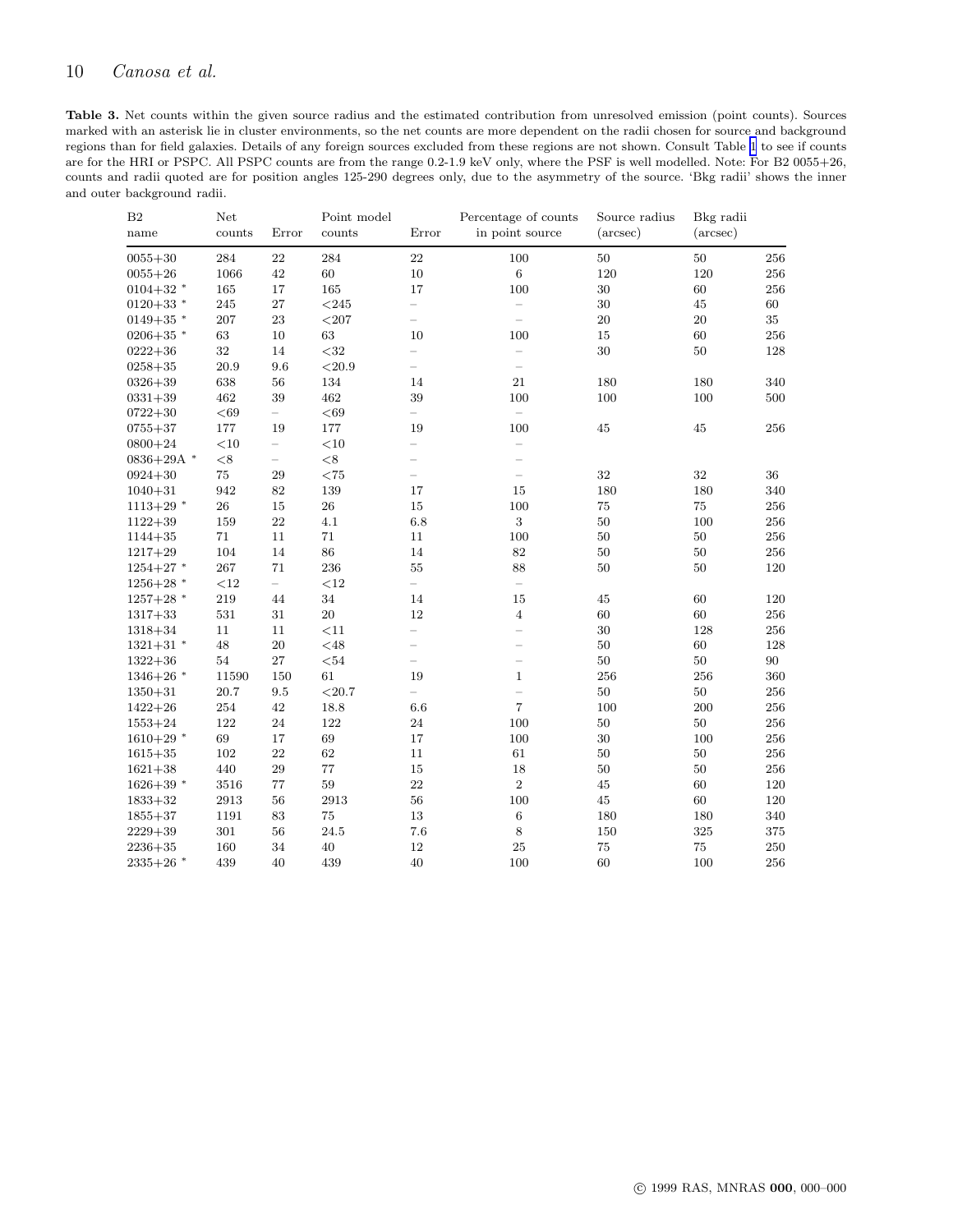<span id="page-10-0"></span>Table 4. Radio and X-ray core flux densities and luminosities. For the radio core, references are as follows: 1, Giovannini et. al (1990); 2, Fanti et al. (1987); 3, Venturi et al. (1993); 4, Fomalont, private communication; 5, various, see text; 6, measured from maps supplied by R. Morganti. A source of type U is undetected in the X-ray, and the X-ray measurement is a  $3\sigma$  upper limit. In a source of type P a compact source is detected in the X-ray, and all the X-ray counts are attributed to the X-ray core. In type R, a mixture of extended and compact X-ray emission is found. The X-ray core value is from the best-fit point-source contribution to a multi-component model. Sources of type L are upper limits corresponding to the total detected counts on a source, either because there are too few counts to perform an adequate radial profile fit or because the source has complicated structure which is not well characterised by our models.  $L_{\text{point}}^{0.2-2.5\text{keV}}$  is the estimated luminosity of the X-ray point-like component between 0.2 and 2.5 keV. The X-ray values assume a power-law spectrum with energy index 0.8, and errors in the 1 keV luminosity density are statistical only.

| 3<br>1.3<br>$\mathbf P$<br>450<br>190<br>$0055 + 30$<br>430<br>$18 \pm 1$<br>${\bf R}$<br>$0055 + 26$<br>8.6<br>4<br>11<br>$8.5 \pm 1$<br>0.62<br>66<br>$\mathbf P$<br>92<br>90<br>64<br>0.46<br>$0104 + 32$<br>1<br>$6.3 \pm 0.7$<br>L<br>< 83<br>$0120 + 33$<br>1.4<br>$\mathbf 1$<br>1.3<br>${<}7.8$<br>< 0.56<br>L<br>5<br>$\mathbf{1}$<br>$\overline{4}$<br>$< \negspace 59$<br>< 5.2<br>< 0.38<br>$0149 + 35$<br>$\rm P$<br>$\,29$<br>$0206 + 35$<br>106<br>$\mathbf 1$<br>510<br>$14 \pm 2$<br>1.0<br>$0222 + 36$<br>90<br>$\mathbf{1}$<br>330<br>$<$ 10<br>< 0.3<br>L<br>$\leq 4$<br>L<br>$<$ 10<br>< 0.08<br>$0258 + 35$<br>$<$ 15<br>$\mathbf 1$<br><13<br><1<br>$\mathbf R$<br>70<br>$\mathbf{1}$<br>140<br>36<br>$7.3 \pm 0.8$<br>0.53<br>$0326 + 39$<br>$\mathbf P$<br>125<br>230<br>$33\pm3$<br>2.4<br>$0331 + 39$<br>$\mathbf 1$<br>175<br>51<br>$\mathbf 1$<br>64<br>${<}20$<br>${<}3$<br>< 0.2<br>U<br>$0722 + 30$<br>$\mathbf P$<br>190<br>$\mathbf 1$<br>85<br>$51 \pm 5$<br>3.7<br>$0755 + 37$<br>1110<br>3<br>20<br>${<}3$<br>${<}2$<br>$<\!\!0.1$<br>U<br>$0800 + 24$<br>$\mathbf 1$<br>U<br>8.2<br>$\mathbf{1}$<br>120<br>$\leq 4$<br>$<$ 6<br>${<}0.4$<br>$0836 + 29A$<br>${<}20$<br>L<br>$0924 + 30$<br>< 0.4<br>$\mathbf 1$<br>< 1.00<br>${<}5$<br>< 0.3<br>55<br>$\mathbf{1}$<br>240<br>16<br>$7.5 \pm 0.9$<br>0.55<br>$\mathbb R$<br>$1040 + 31$<br>$\mathbf P$<br>41<br>0.6<br>$1113 + 29$<br>$\mathbf 1$<br>340<br>10<br>$8 \pm 5$<br>6<br>$\mathbf{1}$<br>0.9<br>$\mathbf{1}$<br>$0.02 \pm 0.03$<br>0.001<br>$_{\rm R}$<br>$1122 + 39$<br>$\mathbf P$<br>170<br>18<br>$1144 + 35$<br>250<br>1<br>3400<br>$240 \pm 40$<br>${\bf R}$<br>350<br>1<br>5.28<br>100<br>$0.16 \pm 0.03$<br>0.011<br>$1217 + 29$<br>$\mathbf R$<br>2.3<br>$\overline{5}$<br>4.8<br>25<br>$5.2\pm1$<br>0.38<br>$1254 + 27$<br>$\overline{2}$<br>$\sqrt{3}$<br>${<}2$<br>$<\!\!0.3$<br>U<br>$1256 + 28$<br>$\mathbf 1$<br>< 0.03<br>$\mathbf R$<br>1.1<br>$\mathbf{1}$<br>2.2<br>$\,6\,$<br>$1 \pm 0.4$<br>0.08<br>$1257 + 28$<br>8<br>$6\phantom{1}6$<br>$\overline{7}$<br>$3\pm2$<br>$\rm 0.2$<br>${\bf R}$<br>$1317 + 33$<br>40<br>$\overline{5}$<br>L<br>84<br>150<br>$<$ 3<br>${<}0.6$<br>< 0.04<br>$1318 + 34$<br>$<$ 10<br>L<br>$1321 + 31$<br>21<br>$\mathbf 1$<br>19<br><1<br>< 0.09<br>$1322 + 36$<br>75<br>$\mathbf{1}$<br>79<br>$<$ 10<br>$\leq$ 1<br>L<br>< 0.07<br>53<br>$\mathbf{1}$<br>730<br>36<br>$52\pm20$<br>3.7<br>$\mathbb R$<br>$1346 + 26$<br>$< \! 20$<br>L<br>$1350 + 31$<br>100<br>$\mathbf{1}$<br>700<br>${<}20$<br>$<$ 1<br>25<br>$\overline{4}$<br>0.1<br>$\mathbf R$<br>$1422 + 26$<br>$\mathbf 1$<br>120<br>$2 \pm 0.7$<br>$\,2$<br>$\mathbf P$<br>$1553 + 24$<br>53.6<br>333<br>11<br>$6.8 \pm 1$<br>0.49<br>$\mathbf P$<br>$1610 + 29$<br>$<\!6$<br>$\mathbf 1$<br>$<$ 20<br>12<br>$4.3\pm1$<br>0.31<br>${\bf R}$<br>28<br>$\mathbf 1$<br>84<br>13<br>$3.9 \pm 0.7$<br>0.28<br>$1615 + 35$<br>$\mathbf R$<br>$1621 + 38$<br>50<br>$\mathbf{1}$<br>16<br>$5.3 \pm 1$<br>0.38<br>160<br>20<br>${\bf R}$<br>$1626 + 39$<br>100<br>$\mathbf 1$<br>314<br>$6 \pm 2$<br>0.4<br>6090<br>$\mathbf P$<br>190<br>2240<br>543<br>$1833 + 32$<br>1<br>$7500 \pm 100$<br>35<br>$2.8\,$<br>${\bf R}$<br>$1855 + 37$<br>$<$ 100<br>$\mathbf 1$<br>$<$ 1040<br>$38 \pm 7$<br>${\bf R}$<br>$2229 + 39$<br>37<br>37<br>15<br>$1.5 \pm 0.5$<br>0.11<br>$\mathbf 1$<br>$2236 + 35$<br>8<br>$\mathbf{1}$<br>20<br>14<br>$3.7 \pm 1$<br>0.27<br>$\mathbf R$<br>$\mathbf P$<br>1<br>713<br>66 | B <sub>2</sub><br>name | $S_{\rm core}^{\rm 5 GHz}$<br>(mJy) | Ref. | $L_{\rm core}^{\rm 5 GHz}$<br>$(10^{20} \text{ W Hz}^{-1} \text{ sr}^{-1})$ | $S_{\rm point}^{\rm 1 keV}$<br>(nJ) | $L_{\rm point}^{\rm 1 keV}$<br>$(10^{15} \text{ W Hz}^{-1} \text{ sr}^{-1})$ | $L^{0.2-2.5}$<br>$(10^{35} \text{ W})$ | Type |
|---------------------------------------------------------------------------------------------------------------------------------------------------------------------------------------------------------------------------------------------------------------------------------------------------------------------------------------------------------------------------------------------------------------------------------------------------------------------------------------------------------------------------------------------------------------------------------------------------------------------------------------------------------------------------------------------------------------------------------------------------------------------------------------------------------------------------------------------------------------------------------------------------------------------------------------------------------------------------------------------------------------------------------------------------------------------------------------------------------------------------------------------------------------------------------------------------------------------------------------------------------------------------------------------------------------------------------------------------------------------------------------------------------------------------------------------------------------------------------------------------------------------------------------------------------------------------------------------------------------------------------------------------------------------------------------------------------------------------------------------------------------------------------------------------------------------------------------------------------------------------------------------------------------------------------------------------------------------------------------------------------------------------------------------------------------------------------------------------------------------------------------------------------------------------------------------------------------------------------------------------------------------------------------------------------------------------------------------------------------------------------------------------------------------------------------------------------------------------------------------------------------------------------------------------------------------------------------------------------------------------------------------------------------------------------------------------------------------------------------------------------------------------------------------------------------------------------------------------------------------------------------------------------------------------------------------------------------------------------------------------------------------------------------------------------------------------------------------------------------------------------------------------------------------------------------------------------------------------------------------------------------------------------------------------------------------------------------------------------------------------------------------------------------------------------------------------------------------------------------------------------------|------------------------|-------------------------------------|------|-----------------------------------------------------------------------------|-------------------------------------|------------------------------------------------------------------------------|----------------------------------------|------|
|                                                                                                                                                                                                                                                                                                                                                                                                                                                                                                                                                                                                                                                                                                                                                                                                                                                                                                                                                                                                                                                                                                                                                                                                                                                                                                                                                                                                                                                                                                                                                                                                                                                                                                                                                                                                                                                                                                                                                                                                                                                                                                                                                                                                                                                                                                                                                                                                                                                                                                                                                                                                                                                                                                                                                                                                                                                                                                                                                                                                                                                                                                                                                                                                                                                                                                                                                                                                                                                                                                               |                        |                                     |      |                                                                             |                                     |                                                                              |                                        |      |
|                                                                                                                                                                                                                                                                                                                                                                                                                                                                                                                                                                                                                                                                                                                                                                                                                                                                                                                                                                                                                                                                                                                                                                                                                                                                                                                                                                                                                                                                                                                                                                                                                                                                                                                                                                                                                                                                                                                                                                                                                                                                                                                                                                                                                                                                                                                                                                                                                                                                                                                                                                                                                                                                                                                                                                                                                                                                                                                                                                                                                                                                                                                                                                                                                                                                                                                                                                                                                                                                                                               |                        |                                     |      |                                                                             |                                     |                                                                              |                                        |      |
|                                                                                                                                                                                                                                                                                                                                                                                                                                                                                                                                                                                                                                                                                                                                                                                                                                                                                                                                                                                                                                                                                                                                                                                                                                                                                                                                                                                                                                                                                                                                                                                                                                                                                                                                                                                                                                                                                                                                                                                                                                                                                                                                                                                                                                                                                                                                                                                                                                                                                                                                                                                                                                                                                                                                                                                                                                                                                                                                                                                                                                                                                                                                                                                                                                                                                                                                                                                                                                                                                                               |                        |                                     |      |                                                                             |                                     |                                                                              |                                        |      |
|                                                                                                                                                                                                                                                                                                                                                                                                                                                                                                                                                                                                                                                                                                                                                                                                                                                                                                                                                                                                                                                                                                                                                                                                                                                                                                                                                                                                                                                                                                                                                                                                                                                                                                                                                                                                                                                                                                                                                                                                                                                                                                                                                                                                                                                                                                                                                                                                                                                                                                                                                                                                                                                                                                                                                                                                                                                                                                                                                                                                                                                                                                                                                                                                                                                                                                                                                                                                                                                                                                               |                        |                                     |      |                                                                             |                                     |                                                                              |                                        |      |
|                                                                                                                                                                                                                                                                                                                                                                                                                                                                                                                                                                                                                                                                                                                                                                                                                                                                                                                                                                                                                                                                                                                                                                                                                                                                                                                                                                                                                                                                                                                                                                                                                                                                                                                                                                                                                                                                                                                                                                                                                                                                                                                                                                                                                                                                                                                                                                                                                                                                                                                                                                                                                                                                                                                                                                                                                                                                                                                                                                                                                                                                                                                                                                                                                                                                                                                                                                                                                                                                                                               |                        |                                     |      |                                                                             |                                     |                                                                              |                                        |      |
|                                                                                                                                                                                                                                                                                                                                                                                                                                                                                                                                                                                                                                                                                                                                                                                                                                                                                                                                                                                                                                                                                                                                                                                                                                                                                                                                                                                                                                                                                                                                                                                                                                                                                                                                                                                                                                                                                                                                                                                                                                                                                                                                                                                                                                                                                                                                                                                                                                                                                                                                                                                                                                                                                                                                                                                                                                                                                                                                                                                                                                                                                                                                                                                                                                                                                                                                                                                                                                                                                                               |                        |                                     |      |                                                                             |                                     |                                                                              |                                        |      |
|                                                                                                                                                                                                                                                                                                                                                                                                                                                                                                                                                                                                                                                                                                                                                                                                                                                                                                                                                                                                                                                                                                                                                                                                                                                                                                                                                                                                                                                                                                                                                                                                                                                                                                                                                                                                                                                                                                                                                                                                                                                                                                                                                                                                                                                                                                                                                                                                                                                                                                                                                                                                                                                                                                                                                                                                                                                                                                                                                                                                                                                                                                                                                                                                                                                                                                                                                                                                                                                                                                               |                        |                                     |      |                                                                             |                                     |                                                                              |                                        |      |
|                                                                                                                                                                                                                                                                                                                                                                                                                                                                                                                                                                                                                                                                                                                                                                                                                                                                                                                                                                                                                                                                                                                                                                                                                                                                                                                                                                                                                                                                                                                                                                                                                                                                                                                                                                                                                                                                                                                                                                                                                                                                                                                                                                                                                                                                                                                                                                                                                                                                                                                                                                                                                                                                                                                                                                                                                                                                                                                                                                                                                                                                                                                                                                                                                                                                                                                                                                                                                                                                                                               |                        |                                     |      |                                                                             |                                     |                                                                              |                                        |      |
|                                                                                                                                                                                                                                                                                                                                                                                                                                                                                                                                                                                                                                                                                                                                                                                                                                                                                                                                                                                                                                                                                                                                                                                                                                                                                                                                                                                                                                                                                                                                                                                                                                                                                                                                                                                                                                                                                                                                                                                                                                                                                                                                                                                                                                                                                                                                                                                                                                                                                                                                                                                                                                                                                                                                                                                                                                                                                                                                                                                                                                                                                                                                                                                                                                                                                                                                                                                                                                                                                                               |                        |                                     |      |                                                                             |                                     |                                                                              |                                        |      |
|                                                                                                                                                                                                                                                                                                                                                                                                                                                                                                                                                                                                                                                                                                                                                                                                                                                                                                                                                                                                                                                                                                                                                                                                                                                                                                                                                                                                                                                                                                                                                                                                                                                                                                                                                                                                                                                                                                                                                                                                                                                                                                                                                                                                                                                                                                                                                                                                                                                                                                                                                                                                                                                                                                                                                                                                                                                                                                                                                                                                                                                                                                                                                                                                                                                                                                                                                                                                                                                                                                               |                        |                                     |      |                                                                             |                                     |                                                                              |                                        |      |
|                                                                                                                                                                                                                                                                                                                                                                                                                                                                                                                                                                                                                                                                                                                                                                                                                                                                                                                                                                                                                                                                                                                                                                                                                                                                                                                                                                                                                                                                                                                                                                                                                                                                                                                                                                                                                                                                                                                                                                                                                                                                                                                                                                                                                                                                                                                                                                                                                                                                                                                                                                                                                                                                                                                                                                                                                                                                                                                                                                                                                                                                                                                                                                                                                                                                                                                                                                                                                                                                                                               |                        |                                     |      |                                                                             |                                     |                                                                              |                                        |      |
|                                                                                                                                                                                                                                                                                                                                                                                                                                                                                                                                                                                                                                                                                                                                                                                                                                                                                                                                                                                                                                                                                                                                                                                                                                                                                                                                                                                                                                                                                                                                                                                                                                                                                                                                                                                                                                                                                                                                                                                                                                                                                                                                                                                                                                                                                                                                                                                                                                                                                                                                                                                                                                                                                                                                                                                                                                                                                                                                                                                                                                                                                                                                                                                                                                                                                                                                                                                                                                                                                                               |                        |                                     |      |                                                                             |                                     |                                                                              |                                        |      |
|                                                                                                                                                                                                                                                                                                                                                                                                                                                                                                                                                                                                                                                                                                                                                                                                                                                                                                                                                                                                                                                                                                                                                                                                                                                                                                                                                                                                                                                                                                                                                                                                                                                                                                                                                                                                                                                                                                                                                                                                                                                                                                                                                                                                                                                                                                                                                                                                                                                                                                                                                                                                                                                                                                                                                                                                                                                                                                                                                                                                                                                                                                                                                                                                                                                                                                                                                                                                                                                                                                               |                        |                                     |      |                                                                             |                                     |                                                                              |                                        |      |
|                                                                                                                                                                                                                                                                                                                                                                                                                                                                                                                                                                                                                                                                                                                                                                                                                                                                                                                                                                                                                                                                                                                                                                                                                                                                                                                                                                                                                                                                                                                                                                                                                                                                                                                                                                                                                                                                                                                                                                                                                                                                                                                                                                                                                                                                                                                                                                                                                                                                                                                                                                                                                                                                                                                                                                                                                                                                                                                                                                                                                                                                                                                                                                                                                                                                                                                                                                                                                                                                                                               |                        |                                     |      |                                                                             |                                     |                                                                              |                                        |      |
|                                                                                                                                                                                                                                                                                                                                                                                                                                                                                                                                                                                                                                                                                                                                                                                                                                                                                                                                                                                                                                                                                                                                                                                                                                                                                                                                                                                                                                                                                                                                                                                                                                                                                                                                                                                                                                                                                                                                                                                                                                                                                                                                                                                                                                                                                                                                                                                                                                                                                                                                                                                                                                                                                                                                                                                                                                                                                                                                                                                                                                                                                                                                                                                                                                                                                                                                                                                                                                                                                                               |                        |                                     |      |                                                                             |                                     |                                                                              |                                        |      |
|                                                                                                                                                                                                                                                                                                                                                                                                                                                                                                                                                                                                                                                                                                                                                                                                                                                                                                                                                                                                                                                                                                                                                                                                                                                                                                                                                                                                                                                                                                                                                                                                                                                                                                                                                                                                                                                                                                                                                                                                                                                                                                                                                                                                                                                                                                                                                                                                                                                                                                                                                                                                                                                                                                                                                                                                                                                                                                                                                                                                                                                                                                                                                                                                                                                                                                                                                                                                                                                                                                               |                        |                                     |      |                                                                             |                                     |                                                                              |                                        |      |
|                                                                                                                                                                                                                                                                                                                                                                                                                                                                                                                                                                                                                                                                                                                                                                                                                                                                                                                                                                                                                                                                                                                                                                                                                                                                                                                                                                                                                                                                                                                                                                                                                                                                                                                                                                                                                                                                                                                                                                                                                                                                                                                                                                                                                                                                                                                                                                                                                                                                                                                                                                                                                                                                                                                                                                                                                                                                                                                                                                                                                                                                                                                                                                                                                                                                                                                                                                                                                                                                                                               |                        |                                     |      |                                                                             |                                     |                                                                              |                                        |      |
|                                                                                                                                                                                                                                                                                                                                                                                                                                                                                                                                                                                                                                                                                                                                                                                                                                                                                                                                                                                                                                                                                                                                                                                                                                                                                                                                                                                                                                                                                                                                                                                                                                                                                                                                                                                                                                                                                                                                                                                                                                                                                                                                                                                                                                                                                                                                                                                                                                                                                                                                                                                                                                                                                                                                                                                                                                                                                                                                                                                                                                                                                                                                                                                                                                                                                                                                                                                                                                                                                                               |                        |                                     |      |                                                                             |                                     |                                                                              |                                        |      |
|                                                                                                                                                                                                                                                                                                                                                                                                                                                                                                                                                                                                                                                                                                                                                                                                                                                                                                                                                                                                                                                                                                                                                                                                                                                                                                                                                                                                                                                                                                                                                                                                                                                                                                                                                                                                                                                                                                                                                                                                                                                                                                                                                                                                                                                                                                                                                                                                                                                                                                                                                                                                                                                                                                                                                                                                                                                                                                                                                                                                                                                                                                                                                                                                                                                                                                                                                                                                                                                                                                               |                        |                                     |      |                                                                             |                                     |                                                                              |                                        |      |
|                                                                                                                                                                                                                                                                                                                                                                                                                                                                                                                                                                                                                                                                                                                                                                                                                                                                                                                                                                                                                                                                                                                                                                                                                                                                                                                                                                                                                                                                                                                                                                                                                                                                                                                                                                                                                                                                                                                                                                                                                                                                                                                                                                                                                                                                                                                                                                                                                                                                                                                                                                                                                                                                                                                                                                                                                                                                                                                                                                                                                                                                                                                                                                                                                                                                                                                                                                                                                                                                                                               |                        |                                     |      |                                                                             |                                     |                                                                              |                                        |      |
|                                                                                                                                                                                                                                                                                                                                                                                                                                                                                                                                                                                                                                                                                                                                                                                                                                                                                                                                                                                                                                                                                                                                                                                                                                                                                                                                                                                                                                                                                                                                                                                                                                                                                                                                                                                                                                                                                                                                                                                                                                                                                                                                                                                                                                                                                                                                                                                                                                                                                                                                                                                                                                                                                                                                                                                                                                                                                                                                                                                                                                                                                                                                                                                                                                                                                                                                                                                                                                                                                                               |                        |                                     |      |                                                                             |                                     |                                                                              |                                        |      |
|                                                                                                                                                                                                                                                                                                                                                                                                                                                                                                                                                                                                                                                                                                                                                                                                                                                                                                                                                                                                                                                                                                                                                                                                                                                                                                                                                                                                                                                                                                                                                                                                                                                                                                                                                                                                                                                                                                                                                                                                                                                                                                                                                                                                                                                                                                                                                                                                                                                                                                                                                                                                                                                                                                                                                                                                                                                                                                                                                                                                                                                                                                                                                                                                                                                                                                                                                                                                                                                                                                               |                        |                                     |      |                                                                             |                                     |                                                                              |                                        |      |
|                                                                                                                                                                                                                                                                                                                                                                                                                                                                                                                                                                                                                                                                                                                                                                                                                                                                                                                                                                                                                                                                                                                                                                                                                                                                                                                                                                                                                                                                                                                                                                                                                                                                                                                                                                                                                                                                                                                                                                                                                                                                                                                                                                                                                                                                                                                                                                                                                                                                                                                                                                                                                                                                                                                                                                                                                                                                                                                                                                                                                                                                                                                                                                                                                                                                                                                                                                                                                                                                                                               |                        |                                     |      |                                                                             |                                     |                                                                              |                                        |      |
|                                                                                                                                                                                                                                                                                                                                                                                                                                                                                                                                                                                                                                                                                                                                                                                                                                                                                                                                                                                                                                                                                                                                                                                                                                                                                                                                                                                                                                                                                                                                                                                                                                                                                                                                                                                                                                                                                                                                                                                                                                                                                                                                                                                                                                                                                                                                                                                                                                                                                                                                                                                                                                                                                                                                                                                                                                                                                                                                                                                                                                                                                                                                                                                                                                                                                                                                                                                                                                                                                                               |                        |                                     |      |                                                                             |                                     |                                                                              |                                        |      |
|                                                                                                                                                                                                                                                                                                                                                                                                                                                                                                                                                                                                                                                                                                                                                                                                                                                                                                                                                                                                                                                                                                                                                                                                                                                                                                                                                                                                                                                                                                                                                                                                                                                                                                                                                                                                                                                                                                                                                                                                                                                                                                                                                                                                                                                                                                                                                                                                                                                                                                                                                                                                                                                                                                                                                                                                                                                                                                                                                                                                                                                                                                                                                                                                                                                                                                                                                                                                                                                                                                               |                        |                                     |      |                                                                             |                                     |                                                                              |                                        |      |
|                                                                                                                                                                                                                                                                                                                                                                                                                                                                                                                                                                                                                                                                                                                                                                                                                                                                                                                                                                                                                                                                                                                                                                                                                                                                                                                                                                                                                                                                                                                                                                                                                                                                                                                                                                                                                                                                                                                                                                                                                                                                                                                                                                                                                                                                                                                                                                                                                                                                                                                                                                                                                                                                                                                                                                                                                                                                                                                                                                                                                                                                                                                                                                                                                                                                                                                                                                                                                                                                                                               |                        |                                     |      |                                                                             |                                     |                                                                              |                                        |      |
|                                                                                                                                                                                                                                                                                                                                                                                                                                                                                                                                                                                                                                                                                                                                                                                                                                                                                                                                                                                                                                                                                                                                                                                                                                                                                                                                                                                                                                                                                                                                                                                                                                                                                                                                                                                                                                                                                                                                                                                                                                                                                                                                                                                                                                                                                                                                                                                                                                                                                                                                                                                                                                                                                                                                                                                                                                                                                                                                                                                                                                                                                                                                                                                                                                                                                                                                                                                                                                                                                                               |                        |                                     |      |                                                                             |                                     |                                                                              |                                        |      |
|                                                                                                                                                                                                                                                                                                                                                                                                                                                                                                                                                                                                                                                                                                                                                                                                                                                                                                                                                                                                                                                                                                                                                                                                                                                                                                                                                                                                                                                                                                                                                                                                                                                                                                                                                                                                                                                                                                                                                                                                                                                                                                                                                                                                                                                                                                                                                                                                                                                                                                                                                                                                                                                                                                                                                                                                                                                                                                                                                                                                                                                                                                                                                                                                                                                                                                                                                                                                                                                                                                               |                        |                                     |      |                                                                             |                                     |                                                                              |                                        |      |
|                                                                                                                                                                                                                                                                                                                                                                                                                                                                                                                                                                                                                                                                                                                                                                                                                                                                                                                                                                                                                                                                                                                                                                                                                                                                                                                                                                                                                                                                                                                                                                                                                                                                                                                                                                                                                                                                                                                                                                                                                                                                                                                                                                                                                                                                                                                                                                                                                                                                                                                                                                                                                                                                                                                                                                                                                                                                                                                                                                                                                                                                                                                                                                                                                                                                                                                                                                                                                                                                                                               |                        |                                     |      |                                                                             |                                     |                                                                              |                                        |      |
|                                                                                                                                                                                                                                                                                                                                                                                                                                                                                                                                                                                                                                                                                                                                                                                                                                                                                                                                                                                                                                                                                                                                                                                                                                                                                                                                                                                                                                                                                                                                                                                                                                                                                                                                                                                                                                                                                                                                                                                                                                                                                                                                                                                                                                                                                                                                                                                                                                                                                                                                                                                                                                                                                                                                                                                                                                                                                                                                                                                                                                                                                                                                                                                                                                                                                                                                                                                                                                                                                                               |                        |                                     |      |                                                                             |                                     |                                                                              |                                        |      |
|                                                                                                                                                                                                                                                                                                                                                                                                                                                                                                                                                                                                                                                                                                                                                                                                                                                                                                                                                                                                                                                                                                                                                                                                                                                                                                                                                                                                                                                                                                                                                                                                                                                                                                                                                                                                                                                                                                                                                                                                                                                                                                                                                                                                                                                                                                                                                                                                                                                                                                                                                                                                                                                                                                                                                                                                                                                                                                                                                                                                                                                                                                                                                                                                                                                                                                                                                                                                                                                                                                               |                        |                                     |      |                                                                             |                                     |                                                                              |                                        |      |
|                                                                                                                                                                                                                                                                                                                                                                                                                                                                                                                                                                                                                                                                                                                                                                                                                                                                                                                                                                                                                                                                                                                                                                                                                                                                                                                                                                                                                                                                                                                                                                                                                                                                                                                                                                                                                                                                                                                                                                                                                                                                                                                                                                                                                                                                                                                                                                                                                                                                                                                                                                                                                                                                                                                                                                                                                                                                                                                                                                                                                                                                                                                                                                                                                                                                                                                                                                                                                                                                                                               |                        |                                     |      |                                                                             |                                     |                                                                              |                                        |      |
|                                                                                                                                                                                                                                                                                                                                                                                                                                                                                                                                                                                                                                                                                                                                                                                                                                                                                                                                                                                                                                                                                                                                                                                                                                                                                                                                                                                                                                                                                                                                                                                                                                                                                                                                                                                                                                                                                                                                                                                                                                                                                                                                                                                                                                                                                                                                                                                                                                                                                                                                                                                                                                                                                                                                                                                                                                                                                                                                                                                                                                                                                                                                                                                                                                                                                                                                                                                                                                                                                                               |                        |                                     |      |                                                                             |                                     |                                                                              |                                        |      |
|                                                                                                                                                                                                                                                                                                                                                                                                                                                                                                                                                                                                                                                                                                                                                                                                                                                                                                                                                                                                                                                                                                                                                                                                                                                                                                                                                                                                                                                                                                                                                                                                                                                                                                                                                                                                                                                                                                                                                                                                                                                                                                                                                                                                                                                                                                                                                                                                                                                                                                                                                                                                                                                                                                                                                                                                                                                                                                                                                                                                                                                                                                                                                                                                                                                                                                                                                                                                                                                                                                               |                        |                                     |      |                                                                             |                                     |                                                                              |                                        |      |
|                                                                                                                                                                                                                                                                                                                                                                                                                                                                                                                                                                                                                                                                                                                                                                                                                                                                                                                                                                                                                                                                                                                                                                                                                                                                                                                                                                                                                                                                                                                                                                                                                                                                                                                                                                                                                                                                                                                                                                                                                                                                                                                                                                                                                                                                                                                                                                                                                                                                                                                                                                                                                                                                                                                                                                                                                                                                                                                                                                                                                                                                                                                                                                                                                                                                                                                                                                                                                                                                                                               |                        |                                     |      |                                                                             |                                     |                                                                              |                                        |      |
|                                                                                                                                                                                                                                                                                                                                                                                                                                                                                                                                                                                                                                                                                                                                                                                                                                                                                                                                                                                                                                                                                                                                                                                                                                                                                                                                                                                                                                                                                                                                                                                                                                                                                                                                                                                                                                                                                                                                                                                                                                                                                                                                                                                                                                                                                                                                                                                                                                                                                                                                                                                                                                                                                                                                                                                                                                                                                                                                                                                                                                                                                                                                                                                                                                                                                                                                                                                                                                                                                                               |                        |                                     |      |                                                                             |                                     |                                                                              |                                        |      |
|                                                                                                                                                                                                                                                                                                                                                                                                                                                                                                                                                                                                                                                                                                                                                                                                                                                                                                                                                                                                                                                                                                                                                                                                                                                                                                                                                                                                                                                                                                                                                                                                                                                                                                                                                                                                                                                                                                                                                                                                                                                                                                                                                                                                                                                                                                                                                                                                                                                                                                                                                                                                                                                                                                                                                                                                                                                                                                                                                                                                                                                                                                                                                                                                                                                                                                                                                                                                                                                                                                               |                        |                                     |      |                                                                             |                                     |                                                                              |                                        |      |
|                                                                                                                                                                                                                                                                                                                                                                                                                                                                                                                                                                                                                                                                                                                                                                                                                                                                                                                                                                                                                                                                                                                                                                                                                                                                                                                                                                                                                                                                                                                                                                                                                                                                                                                                                                                                                                                                                                                                                                                                                                                                                                                                                                                                                                                                                                                                                                                                                                                                                                                                                                                                                                                                                                                                                                                                                                                                                                                                                                                                                                                                                                                                                                                                                                                                                                                                                                                                                                                                                                               |                        |                                     |      |                                                                             |                                     |                                                                              |                                        |      |
|                                                                                                                                                                                                                                                                                                                                                                                                                                                                                                                                                                                                                                                                                                                                                                                                                                                                                                                                                                                                                                                                                                                                                                                                                                                                                                                                                                                                                                                                                                                                                                                                                                                                                                                                                                                                                                                                                                                                                                                                                                                                                                                                                                                                                                                                                                                                                                                                                                                                                                                                                                                                                                                                                                                                                                                                                                                                                                                                                                                                                                                                                                                                                                                                                                                                                                                                                                                                                                                                                                               |                        |                                     |      |                                                                             |                                     |                                                                              |                                        |      |
|                                                                                                                                                                                                                                                                                                                                                                                                                                                                                                                                                                                                                                                                                                                                                                                                                                                                                                                                                                                                                                                                                                                                                                                                                                                                                                                                                                                                                                                                                                                                                                                                                                                                                                                                                                                                                                                                                                                                                                                                                                                                                                                                                                                                                                                                                                                                                                                                                                                                                                                                                                                                                                                                                                                                                                                                                                                                                                                                                                                                                                                                                                                                                                                                                                                                                                                                                                                                                                                                                                               |                        |                                     |      |                                                                             |                                     |                                                                              |                                        |      |
|                                                                                                                                                                                                                                                                                                                                                                                                                                                                                                                                                                                                                                                                                                                                                                                                                                                                                                                                                                                                                                                                                                                                                                                                                                                                                                                                                                                                                                                                                                                                                                                                                                                                                                                                                                                                                                                                                                                                                                                                                                                                                                                                                                                                                                                                                                                                                                                                                                                                                                                                                                                                                                                                                                                                                                                                                                                                                                                                                                                                                                                                                                                                                                                                                                                                                                                                                                                                                                                                                                               | $2335 + 26$            | 230                                 |      |                                                                             |                                     | $21 \pm 2$                                                                   | 1.5                                    |      |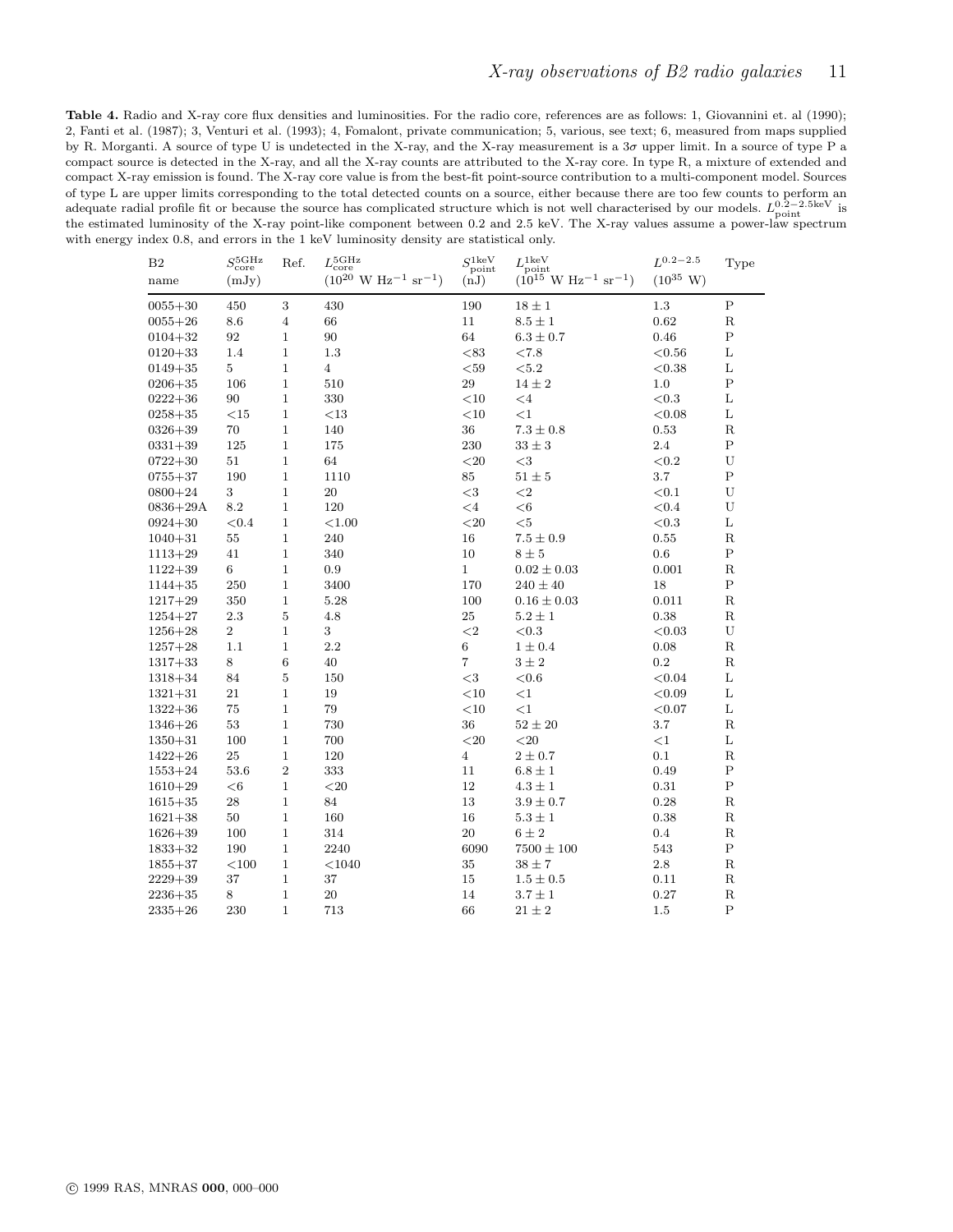<span id="page-11-0"></span>

Figure 2. X-ray core luminosity is plotted vs radio core luminosity. The line drawn is derived from the Schmitt regression [(excluding a broad-line radio galaxy and a starburst galaxy (see text)] and has a slope of 1.15 and an intercept of -9.82. Cluster sources are shown by squashed squares, an open circle denotes a relic source, a cross represents a starburst galaxy, and a closed star is everything else. The excluded broad line FRII source 3C382 has been displayed as a diamond; it is over-bright in X-rays for its core-radio strength, suggesting an additional X-ray emission component, consistent with unified models. The arrows show where upper limits have been taken and in all other cases  $1\sigma$  error bars are shown.